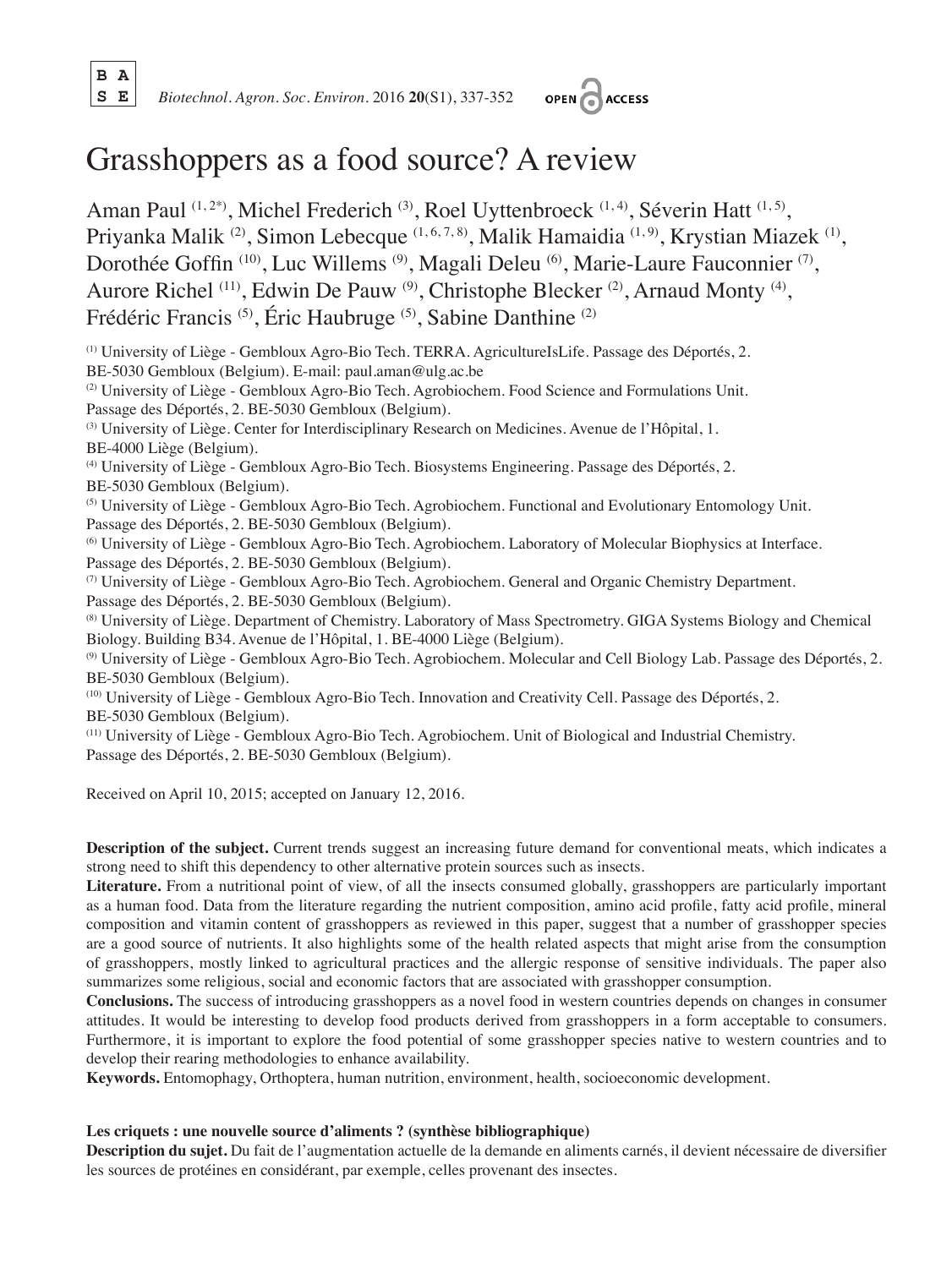Littérature. Les criquets représentent une part importante des insectes consommés dans le monde. Diverses études s'intéressent à la composition nutritive, minérale et en vitamines, ainsi qu'aux profils en acides aminés et en acides gras de certaines espèces de criquets et suggèrent que ces dernières auraient une bonne qualité nutritionnelle. De plus, dans cette synthèse bibliographique, les intérêts environnementaux et sanitaires liés à la consommation humaine de criquets sont discutés. Enfin, certains facteurs associés à leur consommation, tels des facteurs religieux, sociaux ou économiques, sont résumés du fait qu'ils peuvent influencer l'intérêt porté à ces insectes.

**Conclusions.** Le succès de l'introduction des criquets comme aliment, dans des régions où ils ne sont généralement pas consommés, dépend de la capacité du consommateur à modifier son comportement alimentaire. C'est pourquoi, pour le moment, il est essentiel de (1) mettre en évidence les qualités nutritionnelles d'espèces natives, (2) mettre au point des protocoles d'élevages et (3) développer des produits dérivés, afin qu'ils soient mieux acceptés par les consommateurs. **Mots-clés.** Entomophagie, Orthoptera, nutrition humaine, environnement, santé, développement socioéconomique.

#### **1. INTRODUCTION**

In the last few years, changes in the direction and magnitude of global food demand have been observed particularly in developing countries due to rapid urbanization and rising economies. By 2030, *per capita* meat consumption in high income countries could increase by 9%, while in developing countries, such as China, the increase could be 50% when compared to *per capita* consumption in 2000. This predicted increase in meat consumption would proportionately increase the demand for coarse grain as feed for livestock (Msangi et al., 2011). Approximately 7.5 kg of plant proteins are required to produce the equivalence of 1 kg of high quality animal protein (Woodham, 2012). In the future, increasing amounts of feed grain will be needed to produce enough meat to feed an increasing world population. Due to this increasing world population the area under agricultural utilization will probably shrink (Hanafi, 2012) and one of the greatest challenges facing humans will be to produce sufficient feed grain to sustain meat production (Fiala, 2008). Today, insects are increasingly being viewed as an alternative protein source. Indeed, in many regions around the globe, edible insects have long played a vital role in satisfying human nutritional requirements (Banjo et al., 2006). Traditionally, more than 2,000 insect species are consumed worldwide in one or other stages of their life cycle. These insects represent an important part of nutritional intake and economic resources for many societies. Around 524 insect species are estimated to be consumed in Africa, 349 in Asia, 679 in the Americas (mainly Central and South America), 152 in Australia and only 41 in Europe (Jongema, 2015). Mexico has the highest number of insect species that are recognized as edible, followed by Thailand, Congo, India, Australia, China and Zambia (Ramos-Elorduy et al., 2012; Jongema, 2015). Europe clearly presents the lowest number of insect species that are recognized as edible; moreover, insect consumption is not a common practice in that region of the world (Belluco et al., 2013; van Huis et al., 2013; Mlcek et al., 2014).

Some insect species have been found to be highly nutritious; providing a good source of proteins, fats, minerals, vitamins and energy (Ramos-Elorduy et al., 1997). Recent studies reported in the literature indicate that the protein and energy content of insects is quite comparable to that of conventional sources of meat (Ramos-Elorduy et al., 2012; Chakravorty et al., 2014).

The most commonly consumed insect species belong to the Coleoptera (beetles) (31% of all species consumed), followed by the Lepidoptera (caterpillars)  $(18\%)$ , the Hymenoptera (bees, ants and wasps)  $(14\%)$ and the Orthoptera (grasshoppers and crickets) (13%) order (Jongema, 2015). These data suggest that insects belonging to the Orthoptera order hold one of the top positions in world entomophagy. This paper reviews the eating of insect species from the Orthoptera order and in particular the families Acrididae, Pyrgomorphidae, Tettigoniidae and Romaleidae.

## **2. NUTRIENT CONTENT OF DIFFERENT GRASSHOPPER SPECIES**

Even though grasshoppers produce only one generation per year, they constitute such an enormous biomassthat people all over the world dry the insects and then sell and consume them. Most of the grasshopper species in the world are edible (Ramos-Elorduy et al., 2012). Being cold blooded, grasshoppers are effortlessly collected during the coldest part of the day, early in the morning (van Huis et al., 2013).

The food habits of grasshoppers influence their chemical composition (Finke et al., 2014). Insects from the Acrididae, Pyrgomorphidae and Romaleidae families are mostly graminivores. On the other hand, insects from the Tettigoniidae family feed on small insects and the sappy part of plants (Chapman et al., 1990; Capinera, 2008). Studies have indicated that other factors such as sex, stage of life and environmental factors (temperature, day length, humidity, light intensity, etc.) can influence the chemical composition of insects (Finke et al., 2014).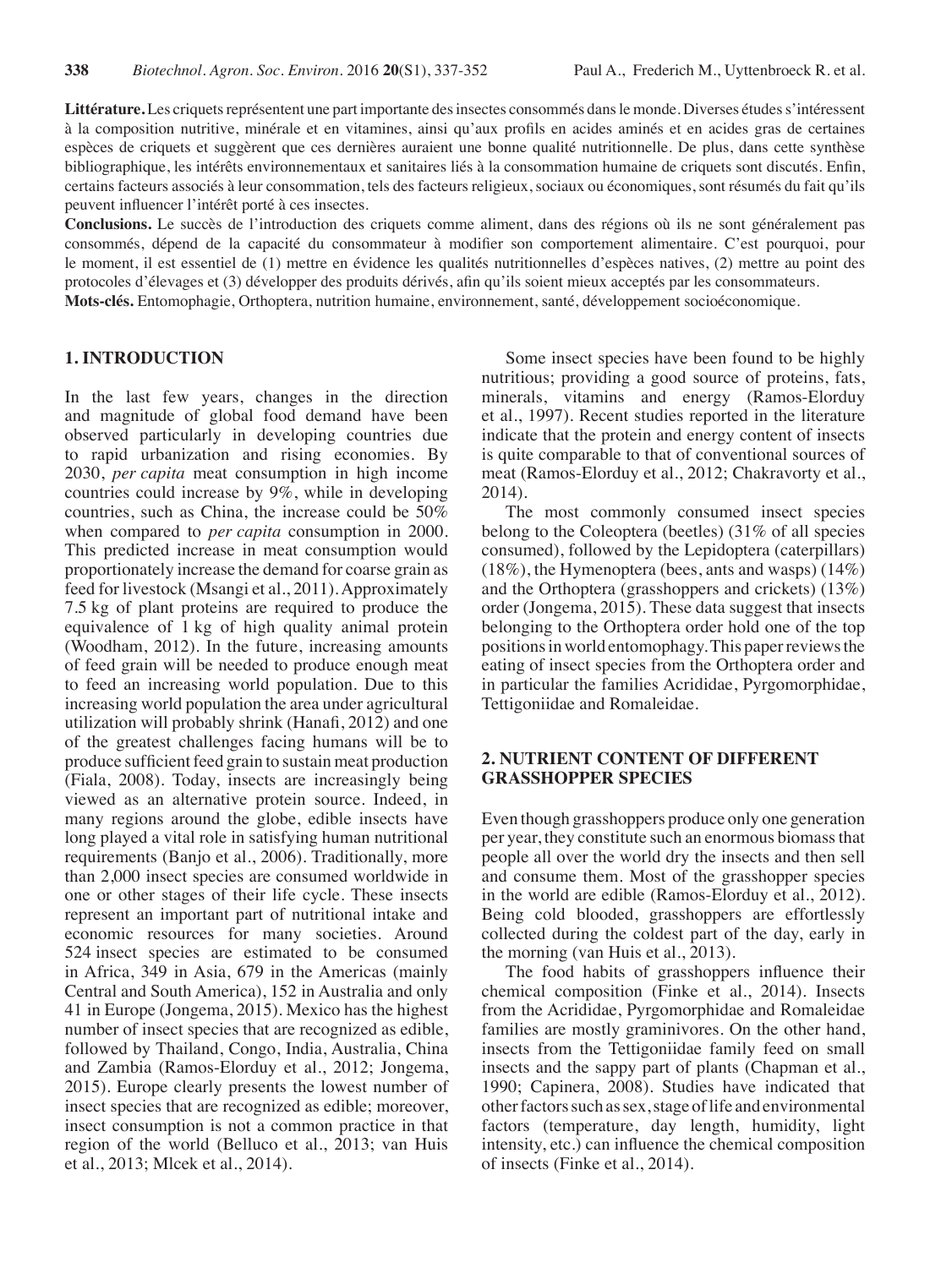**Tables 1** to **4** summarize data from the literature regarding the nutrient content of some grasshopper species belonging to Acrididae, Pyrgomorphidae, Tettigoniidae and Romaleidae families. The tables also provide information regarding whether the insects used for investigation were wild or reared for food. The country from which the data originate is also specified.

#### **2.1. The Acrididae family**

**Table 1** presents the nutrient content of some grasshopper species from the Acrididae family. Most of the research on the nutritional composition of grasshoppers has been conducted on this family, suggesting that they play an important part in the global consumption of grasshoppers. The protein content of insect species in this family is between 57 and 77%. Data from Mexico on the protein content of this family show a broader variation (57 to 77%) when compared to data originating from India (63 to 69%), not only because they are entirely different species but also due to the fact that they live in a different habitat (Anand et al., 2008; Das et al., 2013; Finke et al., 2014). The fat content of this family is between 4 and 22%. As already mentioned, the sex of insects can also influence the chemical composition. For example, females usually contain more fat before oviposition (Finke et al., 2014). Other factors that may explain these differences include the period of sampling. Some grasshopper species accumulate more fat in later stages of adulthood (Beenakkers et al., 1985). In the same way as for proteins, regional trends can be observed for the lipid data originating from India and Mexico. The amount of crude fiber found in this family varies between 7 and 12%. Fiber identified in insects may represent a large variety of compounds such as chitin (a carbohydrate derivative), sclerotized proteins, etc. (Finke et al., 2014). Data reported on the ash content in

**Table 1.** Nutrient content of grasshopper species from the Acrididae family (dry basis) — *Valeurs nutritionnelles des espèces de criquets appartenant à la famille des Acrididae (base sèche).*

| Species (reference)                                                        | <b>Protein</b><br>$(\%)$ | Fats<br>$(\%)$ | <b>Crude</b><br>fiber $(\%)$ | Carbohydrates<br>$(\%)^*$ | Ash<br>$(\%)$            |
|----------------------------------------------------------------------------|--------------------------|----------------|------------------------------|---------------------------|--------------------------|
| Acrida exaltala, India; wild (Anand et al., 2008)                          | 64.46                    | 7.07           | 7.73                         | 3.64                      | 4.98                     |
| Arphia fallax, Mexico; wild (Ramos-Elorduy et al., 2012)                   | 71.30                    | 6.52           | 11.58                        | 8.11                      | 2.41                     |
| Boopendon af. flaviventris, Mexico; wild (Rumpold et al., 2013)            | 75.95                    | 8.43           | 10.35                        | 2.32                      | 2.95                     |
| Boopendon flaviventris, Mexico; wild<br>(Ramos-Elorduy et al., 2012)       | 59.30                    | 11.00          | 10.10                        | 16.59                     | 2.98                     |
| Chondacris rosea, India; wild (Chakravorty et al., 2014)                   | 68.88                    | 7.88           | 12.38                        | 6.69                      | 4.16                     |
| Encoptolophus herbaceous, Mexico; wild<br>(Ramos-Elorduy et al., 2012)     | 57.60                    | 11.80          | 11.02                        | 17.22                     | 2.87                     |
| Hieroglyphus banian, India; wild (Anand et al., 2008)                      | 63.61                    | 7.15           | 7.16                         | 4.81                      | 4.86                     |
| Melanoplus mexicanus, Mexico; wild (Rumpold et al., 2013)                  | 77.13                    | 4.22           | 12.17                        | 4.04                      | 2.44                     |
| Melanoplus mexicanus, Mexico; wild<br>(Ramos-Elorduy et al., 2012)         | 58.90                    | 11.00          | 10.01                        | 16.50                     | 3.94                     |
| Melanoplus sp., Mexico; wild (Rumpold et al., 2013)                        | 62.93                    | $\overline{a}$ | $\overline{a}$               | $\overline{\phantom{a}}$  | $\overline{\phantom{a}}$ |
| Melanoplus femurrubrum, Mexico; wild<br>(Ramos-Elorduy et al., 2007)       | 77.00                    | 4.20           | 12.10                        | 4.08                      | 2.59                     |
| Oxya fuscovittata, India; wild (Anand et al., 2008)                        | 63.96                    | 6.49           | 7.51                         | 7.51                      | 5.01                     |
| Schistocerca sp., Mexico; wild (Ramos-Elorduy et al., 1997)                | 61.00                    | 17.00          | 10.00                        | 7.00                      | 4.60                     |
| Schistocerca sp., Mexico; wild (Rumpold et al., 2013)                      | 61.10                    | 17.00          | 10.00                        | 7.00                      | 4.60                     |
| Spathosternum prasiniferum, India; wild (Anand et al., 2008)               | 65.88                    | 8.11           | 6.96                         | 6.36                      | 5.11                     |
| Spathosternum prasiniferum prasiniferum, India; wild<br>(Das et al., 2013) | 65.15                    | 7.15           | 6.91                         | 6.32                      |                          |
| <i>Trimerotropis pallidipennis, Mexico; wild (Rumpold et al., 2013)</i>    | 62.93                    | 22.20          | 7.63                         | 2.63                      | 4.79                     |
| Trimerotropis sp., Mexico; wild (Ramos-Elorduy et al., 2012)               | 65.10                    | 7.02           | 10.20                        | 10.20                     | 3.78                     |

-: data not available — *données non disponibles*; \*: when not available in literature, % carbohydrates was calculated by the formula: [100% - (protein + fats + ash + crude fiber + moisture)] — *quand il n'était pas disponible dans la littérature, le pourcentage de carbohydrates a été calculé selon la formule* : [*100 % - (protéine + matières grasses + cendres + fibres brutes + humidité)].*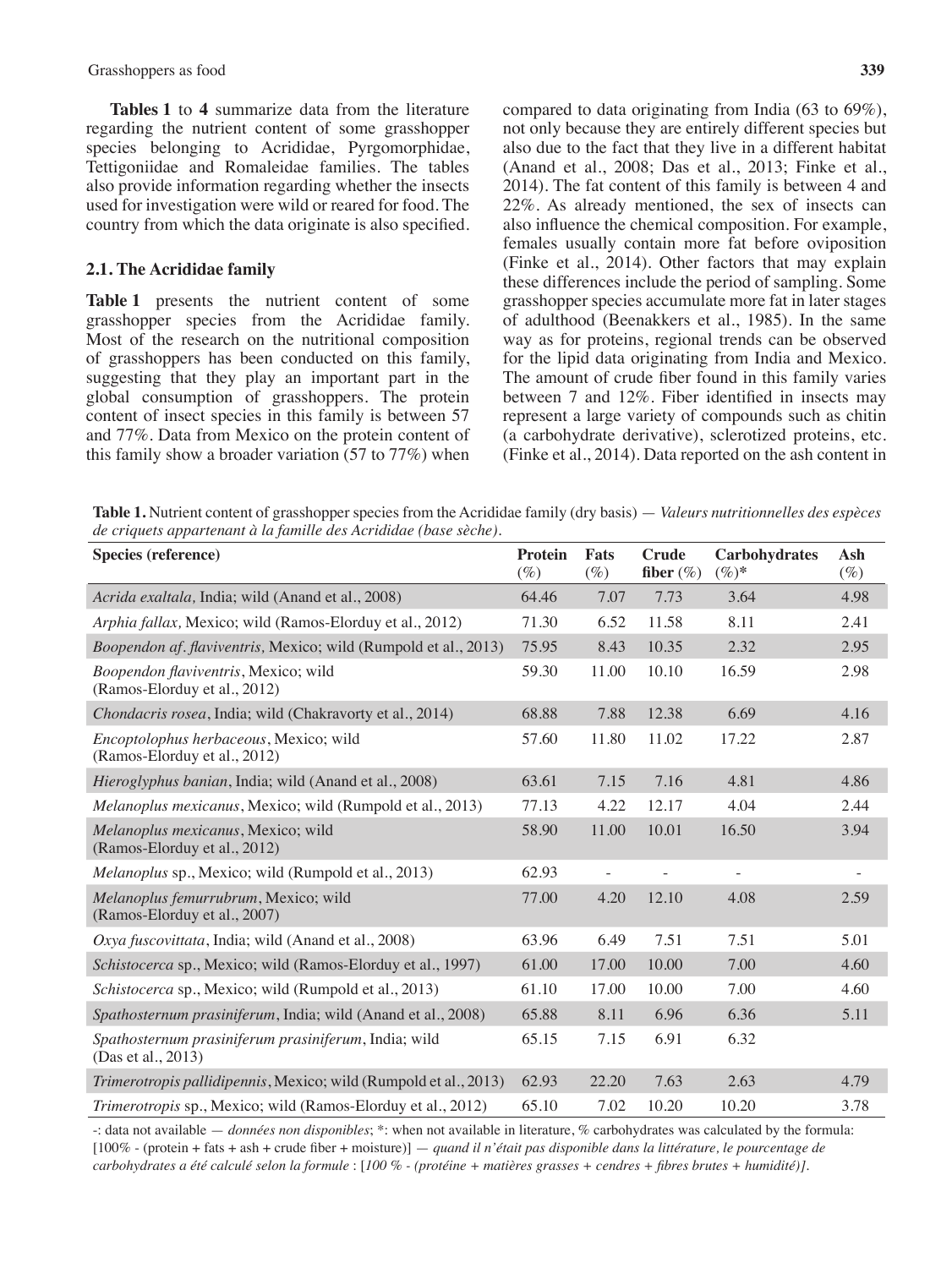**Table 2.** Nutrient content of grasshopper species from the Pyrgomorphidae family (dry basis) — *Valeurs nutritionnelles des espèces de criquets appartenant à la famille des Pyrgomorphidae (base sèche).*

| Species (reference)                                                               | <b>Protein</b><br>$(\%)$ | Fats<br>$(\%)$ | Crude<br>fiber $(\%)$ | <b>Carbohydrates</b><br>$(\%)^*$ | Ash<br>$(\%)$ |
|-----------------------------------------------------------------------------------|--------------------------|----------------|-----------------------|----------------------------------|---------------|
| Chrotogonus trachypterus trachypterus, India; wild<br>(Das et al., 2013)          | 59.63                    | 15.92          | 7.89                  | 6.34                             | 8.55          |
| <i>Sphenarium borrei</i> , Mexico; wild (Ramos-Elorduy et al., 2012)              | 63.70                    | 10.40          | 9.81                  | 12.40                            | 3.96          |
| <i>Sphenarium histrio, Mexico; wild (Ramos-Elorduy et al., 1997)</i>              | 77.00                    | 4.00           | 12.00                 | 4.00                             | 2.00          |
| Sphenarium histrio, Mexico; wild (Rumpold et al., 2013)                           | 74.78                    | 8.63           | 10.53                 | 2.59                             | 3.47          |
| Sphenarium histrio (nymphs, adults), Mexico; wild<br>(Ramos-Elorduy et al., 2007) | 71.15                    | 6.72           | 11.79                 | 8.01                             | 2.30          |
| Sphenarium mexicanum, Mexico; wild<br>(Ramos-Elorduy et al., 2012)                | 62.10                    | 10.80          | 4.06                  | 22.64                            | 0.34          |
| Sphenarium purpuracens, Mexico; wild (Melo et al., 2011)                          | 71.50                    | 5.75           | 3.89                  | 16.36                            | 2.50          |
| <i>Sphenarium purpuracens, Mexico; wild</i><br>(Ramos-Elorduy et al., 1997)       | 56.00                    | 11.00          | 9.00                  | 21.00                            | 3.00          |
| Sphenarium purpuracens, Mexico; wild (Rumpold et al., 2013)                       | 52.60                    | 19.56          | 11.04                 | 14.49                            | 2.31          |
| <i>Sphenarium purpuracens, Mexico; wild</i><br>(Ramos-Elorduy et al., 2012)       | 65.20                    | 10.80          | 9.41                  | 11.63                            | 2.95          |
| Sphenarium sp., Mexico; wild (Rumpold et al., 2013)                               | 67.02                    | 7.91           | 10.67                 | 8.12                             | 6.28          |
| Zonocerus variegatus, Nigeria; wild (Ademolu et al., 2010)                        | 62.73                    | 2.49           | 3.61                  | 29.40                            | 4.11          |

\*: % carbohydrates: see **table 1** — *voir tableau 1.*

**Table 3.** Nutrient content of grasshopper species from the Tettigoniidae family (dry basis) — *Valeurs nutritionnelles des espèces de criquets appartenant à la famille des Tettigoniidae (base sèche).*

| Species (reference)                                                          | <b>Protein</b><br>$\mathcal{O}_0$ | Fats<br>$( \% )$ | Crude<br>fiber $(\%)$ | <b>Carbohydrates</b><br>$(\%)^*$ | Ash<br>$(\%)$ |
|------------------------------------------------------------------------------|-----------------------------------|------------------|-----------------------|----------------------------------|---------------|
| <i>Conocephalus triops</i> , Mexico; wild (Ramos-Elorduy et al., 2012)       | 71.00                             |                  |                       | $\overline{\phantom{0}}$         |               |
| Idiarthron subquadratum, Mexico; wild (Ramos-Elorduy et al., 65.20)<br>2012) |                                   | 8.17             | 11.10                 | 4.42                             | 3.79          |
| <i>Ruspolia differens</i> (brown), Kenya; wild (Kinyuru et al., 2011)        | 44.30                             | 46.20            | 4.90                  | 2.00                             | 2.60          |
| <i>Ruspolia differens</i> (green), Kenya; wild (Kinyuru et al., 2011)        | 43.10                             | 48.20            | 3.90                  | 2.00                             | 2.80          |

-: data not available — *données non disponibles*; \*: % carbohydrates: see **table 1** — *voir tableau 1.*

| Table 4. Nutrient content of grasshopper species from the Romaleidae family (dry basis) — Valeurs nutritionnelles des |  |  |
|-----------------------------------------------------------------------------------------------------------------------|--|--|
| espèces de criquets appartenant à la famille des Romaleidae (base sèche).                                             |  |  |

| Species (reference)                                                         | <b>Protein</b><br>$(\%)$ | Fats<br>$(\%)$ | Crude<br>fiber $(\%)$ | <b>Carbohydrates</b><br>$(\%)^*$ | Ash<br>$(\%)$ |
|-----------------------------------------------------------------------------|--------------------------|----------------|-----------------------|----------------------------------|---------------|
| <i>Romalea</i> sp., Mexico; wild (Ramos-Elorduy et al., 2012)               | 75.30                    | 12.30          | 9.73                  | 0.13                             | 4.25          |
| <i>Romalea colorata, Mexico; wild (Ramos Elorduy et al., 2001a)</i>         | 71.98                    | 16.25          | 6.30                  | 0.09                             | 4.59          |
| <i>Taeniopoda auricornis</i> , Mexico; wild (Ramos-Elorduy et al.,<br>2012) | 63.00                    | 10.20          | 8.34                  | 14.52                            | 3.97          |
| <i>Taeniopoda</i> sp., Mexico; wild (Ramos-Elorduy et al., 2012)            | 71.00                    | 5.85           | 10.56                 | 9.59                             | 2.95          |
|                                                                             |                          |                |                       |                                  |               |

\*: % carbohydrates: see **table 1** — *voir tableau 1.*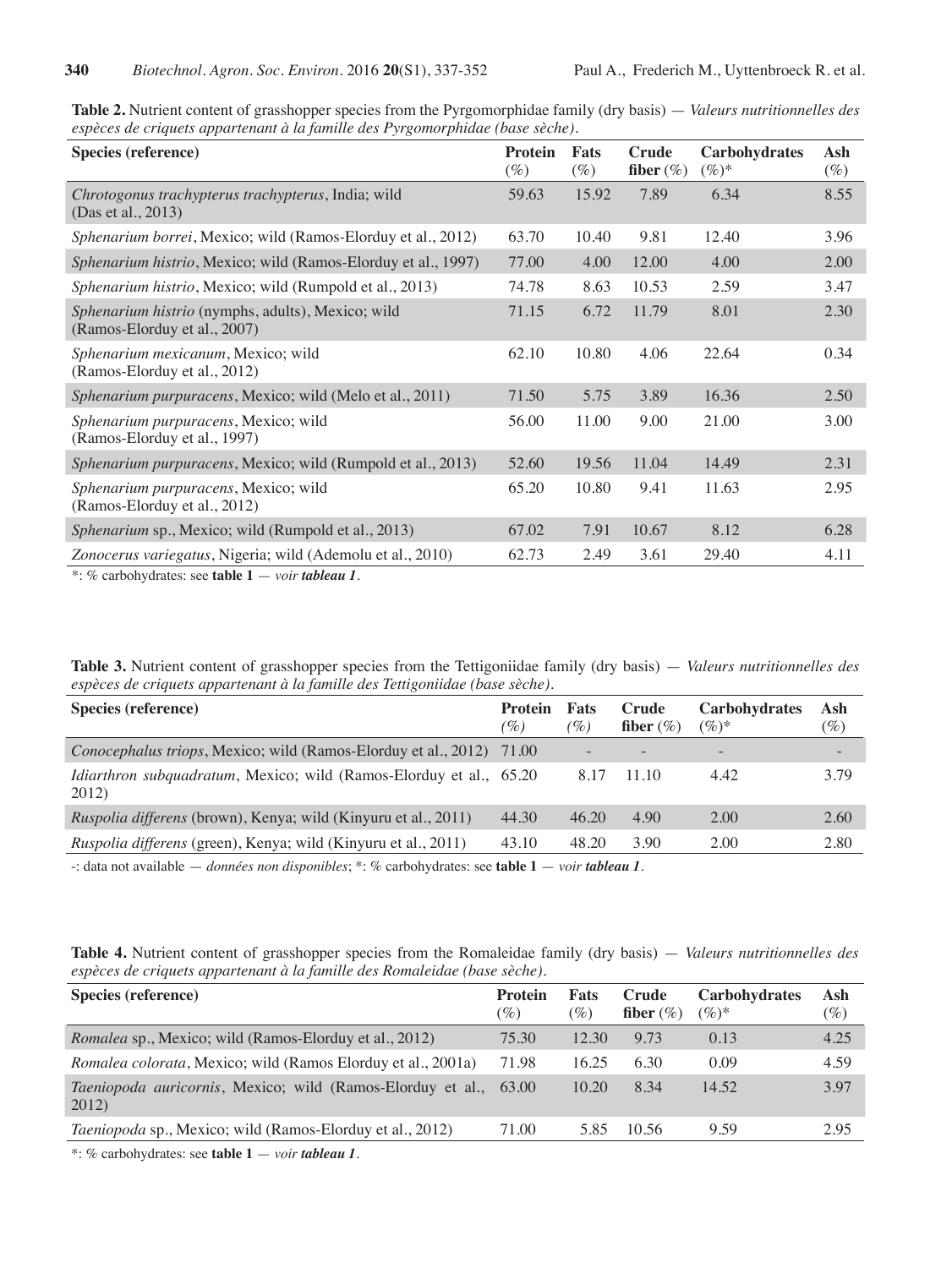the insects of the Acrididae family can be seen to vary from 2 to 11%. Oonincx et al. (2011) suggested that the level of ash content in some grasshoppers varies depending upon the stage of maturity. A considerable decrease in the ash contents of some species was observed during the maturation from penultimate instar into the adult (Oonincx et al., 2011). Very few reports have quantified the carbohydrate content of grasshoppers. When not available in literature, an approximation of carbohydrate content was made by deducing the sum of all the other components (protein, fat, ash, fiber and moisture) present in the body from 100 (Rumpold et al., 2013). The level of carbohydrate content reported in the data analyzed has thus been identified as lying between 2 and 17%.

# **2.2. The Pyrgomorphidae family**

**Table 2** presents the nutrient composition of some of the grasshopper species from the Pyrgomorphidae family. The insects of this family are usually found in tropical and sub-tropical areas (Chapman et al., 1990; Ramos-Elorduy et al., 2012; Das et al., 2013). Grasshoppers of the Pyrgomorphidae family are commonly consumed in Mexico and in many African countries (Ramos-Elorduy et al., 1997; Ademolu et al., 2010). The protein and lipid content of insects from this family are between 52 and 77% and between 2 and 20%, respectively. This family exhibits polyphagous feeding behavior (Chapman et al., 1990; Capinera, 2008). Hence, the availability of a protein rich diet may result in higher protein content in the insects. However carbohydrate rich diets (where carbohydrates are metabolized into fat) may change the chemical composition of the insect's body (Finke et al., 2014). Crude fiber, ash and carbohydrate content for this family are in the range of 3 to  $12\%$ , 0 to 9% and 2 to 30%, respectively (**Table 2**). In some insects exceptionally high levels of carbohydrates ranging between 20 and 30% have been observed (Ramos-Elorduy et al., 1997; Ademolu et al., 2010; Ramos-Elorduy et al., 2012). With the emergence of adulthood the amount of chitin in the body of some insects from the Pyrgomorphidae family has been found to increase (Ademolu et al., 2010), and this could be one of the reasons to explain this high carbohydrate content. Food remaining in the gastro-intestinal tract of insects may also influence the analyzed carbohydrate content (Finke et al., 2014).

## **2.3. The Tettigoniidae family**

The nutrient composition of some of the grasshopper species from the Tettigoniidae family is shown in **table 3**. Very few efforts have been made to explore the food potential of insect species from this family. The literature shows a large variation in protein (43 to 71%) and lipid content (8 to 48%) (**Table 3**). However it would be interesting to compare data originating from different geographical locations. The data show that the protein content of insects from Mexico was found to lie between 65 and 71%, while the levels for those from Kenya were found to be between 43 and 44%. One of the main reasons to explain this difference in the levels of protein content could be the carbohydrate rich diets of *Ruspolia differens* Serville (Kenya). These insects mainly feed on carbohydrate rich grains such as rice, millet, sorghum and maize (van Huis et al., 2013). Further this dietary carbohydrate is metabolized into fat (Finke et al., 2014), this also accounts for changes in the value of other components (crude fiber, ash and carbohydrates). Because of its exceptionally high fat content, grasshopper species *R. differens* has played an important role in the nutrition of many African communities. Fat improves the palatability of food and is essential to the maintenance of proper body functioning. However it is important to remove the fat from these insects prior to storage in order to avoid undesirable changes occurring due to lipid oxidation (Kinyuru et al., 2011). In view of their high fat content, these insects could also be used as a commercial source of lipids.

# **2.4. The Romaleidae family**

**Table 4** presents the nutrient composition of some of the grasshopper species from the Romaleidae family. Insects from this family are found only in the Neotropical region. They are large and robust, and have a colorful appearance. These insects exhibit a polyphagous feeding behavior (Chapman et al., 1990; Ramos Elorduy et al., 2001a; Capinera, 2008). The data show that the protein, lipid, crude fiber, ash and carbohydrate contents in this family have been found to vary from 63 to 75%, 6 to 16%, 6 to 11%, 3 to 5% and 0 to 15% respectively. *Romalea colorata* S. has been shown to contain a considerably low level of carbohydrates. However, investigations regarding other edible insects have revealed carbohydrate levels as low as 0.06% (Rumpold et al., 2013).

In summary, the data presented here show that the average levels of protein content found in the Acrididae, Pyrgomorphidae, Tettigoniidae and Romaleidae families were 65.68%, 65.24%, 55.90% and 70.32% respectively (all of these measurements were made on a dry basis). Comparing these levels to the protein contents of soy beans (39.9%), meat from animals such as beef and chicken (40.5% and 54.7%) on a dry basis (Chakravorty et al., 2014), grasshoppers potentially represent an alternative source of protein, especially in regions with limited availability/affordability of meat.

The quality of protein consumed is also of great importance. Indeed, a food with a high protein content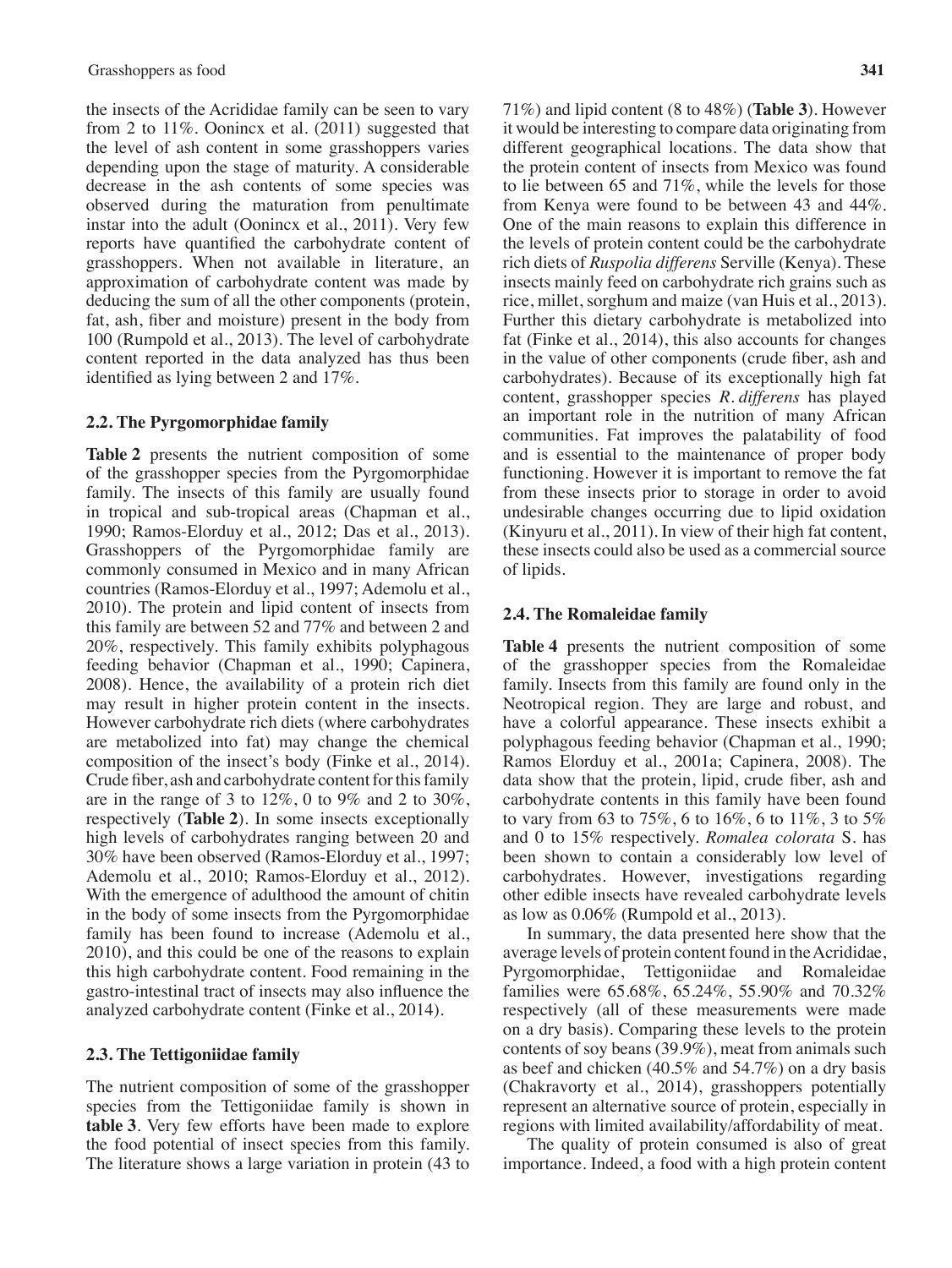could present a low protein digestibility (Melo et al., 2011). In this context, during a laboratory feeding experiment, rats who were fed a diet based on *Zonocerus variegatus* L. showed a food efficiency ratio (gain in body weight/food intake) of 0.44 and a proteins efficiency ratio (gain in body weight/protein intake) of 1.90. In comparison, rats fed with a soybean based diet showed a food efficiency ratio of 0.27 and a proteins efficiency ratio of 1.12. The proteinsfrom *Z. variegatus* present a better digestibility when compared to soy proteins (Solomon et al., 2008). Due to its high levels of proteins and excellent protein digestibility, this species could be used for the preparation of various high protein foods (Ademolu et al., 2010; Solomon et al., 2008).

The amino acid content of some edible grasshopper species is shown in **table 5**. Phenylalanine, valine, threonine, tryptophan, methionine, leucine, isoleucine, lysine and histidine cannot be synthesized by the human body. These are qualified as essential amino acids because they can be supplied to the body only by food (WHO, 2007; Finke et al., 2014). Data reviewed in this paper show that most of the grasshopper species investigated meet the amino acids requirements proposed by the World Health Organization (WHO, 2007). Moreover, grasshoppers can be viewed as a very good source of phenylalanine (22 to 117 mg $\cdot$ g<sup>-1</sup> protein). This amino acid plays a vital role in several biochemical processes including the synthesis of neurotransmitters, thyroxine and melanin (Stargrove et al., 2008). No specific trends can be observed in the amino acid data even amongst insects that belong to the same family.

Studies containing extensive protein analysis of grasshoppers can be found in the literature. However, to date, few studies have been devoted to the fat composition of grasshoppers. The fatty acid composition of some edible grasshopper species, as published in the literature, is reported in **table 6**. The table shows the reported levels of saturated fatty acids, monounsaturated fatty acids and polyunsaturated fatty acids (PUFA) for grasshopper species to be as follows:  $27.91 \pm 16.05\%$ ,  $26.38 \pm 5.18\%$  and  $44.90 \pm 16.05\%$ 12.34% respectively. In most cases linoleic acid and α-linolenic acid are shown to be among the essential fatty acids present in the highest proportions in the grasshoppers (Kinyuru et al., 2011). The fatty acid composition of insects varies with individual species, their developmental phase, diet and environmental factors (Finke et al., 2014).

Using data derived from the literature, **table 7** presents the mineral compositions of some edible grasshopper species, together with the recommended daily intake of various minerals for adults (mg $\cdot$ 100 g<sup>-1</sup>) based on dry matter). Again a large variation can be observed among the reported values. Of 19 grasshopper species analyzed for magnesium content, 13 meet the recommended daily requirements (WHO, 2004). Dietary magnesium is very important for calcium metabolism; it also participates in various important chemical reactions in our body (Challem, 2003). The data reveal that grasshoppers represent a poor source of calcium. This is due to the fact that these insects do not have a mineralized skeleton (Finke et al., 2014). On the other hand, all grasshopper species investigated contain sufficient zinc to meet the recommended daily requirements. Zinc in the body forms an integral part of many enzymes and is important for the body's immunity (Challem, 2003).

In addition to minerals, grasshoppers contain several vitamins. **Table 8** presents data derived from the literature regarding the vitamin content of some grasshopper species, together with the recommended daily intakes of these vitamins. *Zonocerus variegatus* (adult) fulfills the daily requirement for vitamin A (retinol) in the human body (Ademolu et al., 2010) (**Table 8**). On the other hand *R. differens* (brown and green) fulfills the daily requirement for vitamin B2 (riboflavin) and vitamin B9 (folic acid) (Kinyuru et al., 2011). The presence of all these vitamins, which play an important role in proper body functioning (Challem, 2003) also makes grasshoppers an interesting source of food.

#### **3. ENVIRONMENTAL ASPECTS**

Consuming grasshoppers as food can also prove beneficial from an environmental point of view, both in terms of breeding and of harvesting from nature.

Greenhouse gas emissions from livestock production play a significant part in the total human induced gas emissions (Steinfeld et al., 2006). In the USA, methane emissions associated with enteric fermentation and manure management constitute 31% of total methane emissions, which is the largest contributor of these emissions, ranking even above the petroleum industry (U.S. Environmental Protection Agency, 2015). Studies indicate that the highest levels of carbon dioxide equivalents are being released from beef production, followed by pork and chicken (Fiala, 2008). Two-thirds of the ammonia generated from agricultural activities originate from livestock production. Ammonia is further responsible for the eutrophication of surface water and soil acidification (Steinfeld et al., 2006). Another study revealed that one of the commercially bred grasshopper species *Locusta migratoria* L. produces no methane, 2.37 g of carbon dioxide equivalents, and 5.4 mg of ammonia per kg body mass every day. These levels are very low in comparison with beef which produces up to 0.28 g of methane, 7.08 g of carbon dioxide equivalents,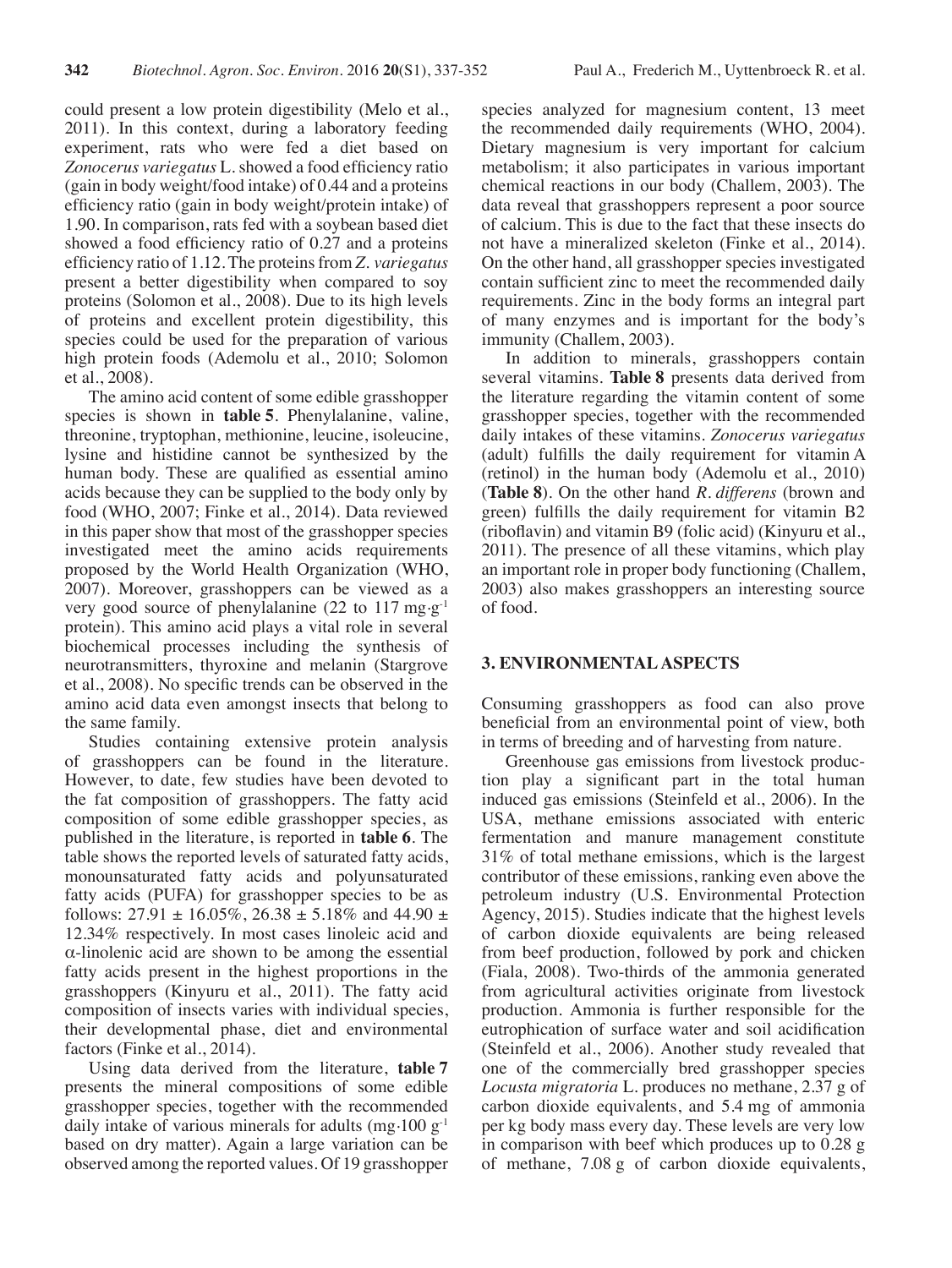Table 5. Amino acid profile of some edible grasshopper species (mg·g<sup>-1</sup> protein) — *Profil en acides aminés de quelques espèces comestibles de criquets (mg.g-1 de protéine).*

| Species (reference)                                           | H              | $\mathbf I$ | L             | $\mathbf K$  | $\mathbf{M}$             | $\mathbf C$              | $M + C$                  | $\mathbf F$              | $\mathbf Y$              | $F + Y$                  |
|---------------------------------------------------------------|----------------|-------------|---------------|--------------|--------------------------|--------------------------|--------------------------|--------------------------|--------------------------|--------------------------|
| Boopendon flaviventris (Guevara et al.,<br>1995)              | 24.0           | 47.0        | 88.0          | 55.0         | 18.0                     |                          |                          | 41.0                     | 74.0                     | 115.0                    |
| <b>Boopendon</b> flaviventris<br>(Ramos-Elorduy et al., 2012) | 24.0           | 47.0        | 88.0          | 55.0         | 18.0                     | 20.0                     | 38.0                     | 41.0                     | 74.0                     | 115.0                    |
| Chondacris rosea (Chakravorty et al., 2014)                   | 28.3           | 50.8        | 84.7          | 53.4         | 5.1                      | $\overline{\phantom{a}}$ | $\overline{\phantom{a}}$ | 38.3                     | 61.1                     | 99.4                     |
| Chrotogonus trachypterus (Das et al., 2013)                   | 46.9           | 12.6        | 50.7          | 30.4         | 12.4                     | 4.3                      | 16.7                     | 49.6                     | 115.2                    | 164.8                    |
| Melanoplus femurrubrum<br>(Ramos-Elorduy et al., 2012)        | 23.1           | 26.4        | 58.2          | 61.7         | 29.8                     | 11.6                     | 41.4                     | 22.5                     | 56.4                     | 78.9                     |
| Patanga succinate (Yhoung-aree, 2008)                         | 13.5           | 32.7        | 59.5          | 35.7         | $\overline{a}$           | $\overline{\phantom{0}}$ | 20.9                     | $\overline{\phantom{0}}$ | $\overline{a}$           | 60.0                     |
| Spathosternum prasiniferum<br>(Das et al., 2013)              | 53.9           | 12.4        | 51.3          | 59.5         | 17.8                     | 6.9                      | 24.7                     | 41.6                     | 96.5                     | 138.1                    |
| Sphenarium histrio<br>(Ramos-Elorduy et al., 2012)            | 19.0           | 53.0        | 87.0          | 57.0         | 20.0                     | 13.0                     | 33.0                     | 117.0                    | 73.0                     | 190.0                    |
| Sphenarium purpurascens<br>(Ramos-Elorduy et al., 2012)       | 22.0           | 42.0        | 89.0          | 57.0         | 25.0                     | 18.0                     | 43.0                     | 103.0                    | 63.0                     | 166.0                    |
| Sphenarium purpurascens<br>(Melo et al., 2011)                | $\overline{a}$ | 42.0        | 85.0          | 57.0         | 42.0                     |                          |                          | 77.0                     |                          |                          |
| Taeniopoda auricornis<br>(Ramos-Elorduy et al., 2012)         | 14.8           | 41.2        | 42.5          | 41.5         | 18.9                     | 10.7                     | 29.6                     | 51.2                     | 76.4                     | 127.6                    |
| Amino acid requirements in humans (WHO,<br>2007)              | 15.0           | 30.0        | 59.0          | 45.0         | 16.0                     | 6.0                      | 22.0                     |                          |                          | 30.0                     |
| Species (reference)                                           |                | T           | W             | $\mathbf{V}$ | $\mathbf R$              | S                        | ${\bf P}$                | $\mathbf{A}$             | G                        | ${\bf E}$                |
| Boopendon flaviventris (Guevara et al., 1995)                 |                | 44.0        | 6.0           | 57.0         | $\overline{\phantom{a}}$ |                          |                          |                          |                          |                          |
| Boopendon flaviventris (Ramos-Elorduy et al.,<br>2012)        |                | 44.0        | 6.0           | 57.0         | 43.0                     | 43.0                     | 68.0                     | 59.0                     | 75.0                     | 154.0                    |
| Chondacris rosea (Chakravorty et al., 2014)                   |                | 44.1        | $\frac{1}{2}$ | 68.3         | 66.6                     | 47.0                     | 69.0                     | 118.4                    | 71.6                     | 114.6                    |
| Chrotogonus trachypterus (Das et al., 2013)                   |                | 155.0       | 24.2          | 61.4         | 83.0                     | 50.4                     | 169.6                    | 28.5                     | 79.4                     | 30.6                     |
| Melanoplus femurrubrum (Ramos-Elorduy et al.,<br>2012)        |                | 37.0        | 6.4           | 40.9         | 32.1                     | 29.4                     | 26.6                     |                          | $\overline{\phantom{0}}$ | 62.6                     |
| Patanga succinate (Yhoung-aree, 2008)                         |                | 22.3        | 17.3          | 35.6         | 36.0                     | 23.9                     | 48.7                     | 92.7                     | 48.8                     | 76.4                     |
| Spathosternum prasiniferum (Das et al., 2013)                 |                | 177.7       | 23.3          | 60.5         | 72.5                     | 45.5                     | 159.3                    | 31.5                     | 84.0                     | 37.5                     |
| Sphenarium histrio (Ramos-Elorduy et al., 2012)               |                | 40.0        | 6.0           | 51.0         | 66.0                     | 51.0                     | 72.0                     | 76.0                     | 53.0                     | 53.0                     |
| Sphenarium purpurascens (Ramos-Elorduy et al.,<br>2012)       |                | 31.0        | 7.0           | 57.0         | 60.0                     | 48.0                     | 62.0                     | 64.0                     | 68.0                     | 107.0                    |
| Sphenarium purpurascens (Melo et al., 2011)                   |                | 39.0        | 6.0           | 56.0         | $\blacksquare$           | $\overline{\phantom{a}}$ | $\overline{\phantom{a}}$ | $\overline{\phantom{0}}$ | $\overline{\phantom{a}}$ | $\overline{\phantom{0}}$ |
| Taeniopoda auricornis (Ramos-Elorduy et al., 2012)            |                | 20.6        | 5.8           | 49.0         | 35.9                     | 32.9                     | $\equiv$                 | 59.5 30.6                |                          | 68.3                     |
| Amino acid requirements in humans (WHO, 2007)                 |                | 23.0        | 6.0           | 39.0         | $\overline{\phantom{a}}$ |                          | $\overline{\phantom{a}}$ | $\overline{\phantom{a}}$ |                          |                          |

H: histidine — *histidine*; I: isoleucine — *isoleucine*; L: leucine — *leucine*; K: lysine — *lysine*; M: methionine —*méthionine*; C: cysteine — *cystéine*; F: phenylalanine — *phénylalanine*; Y: tyrosine — *tyrosine*; T: threonine — *thréonine*; W: tryptophan *tryptophane*; V: valine — *valine*; R: arginine — *arginine*; S: serine — *sérine*; P: proline — *proline*; A: alanine — *alanine*; G: glycine *glycine*; E: glutamic acid — *acide glutamique*; -: data not available — *données non disponibles.*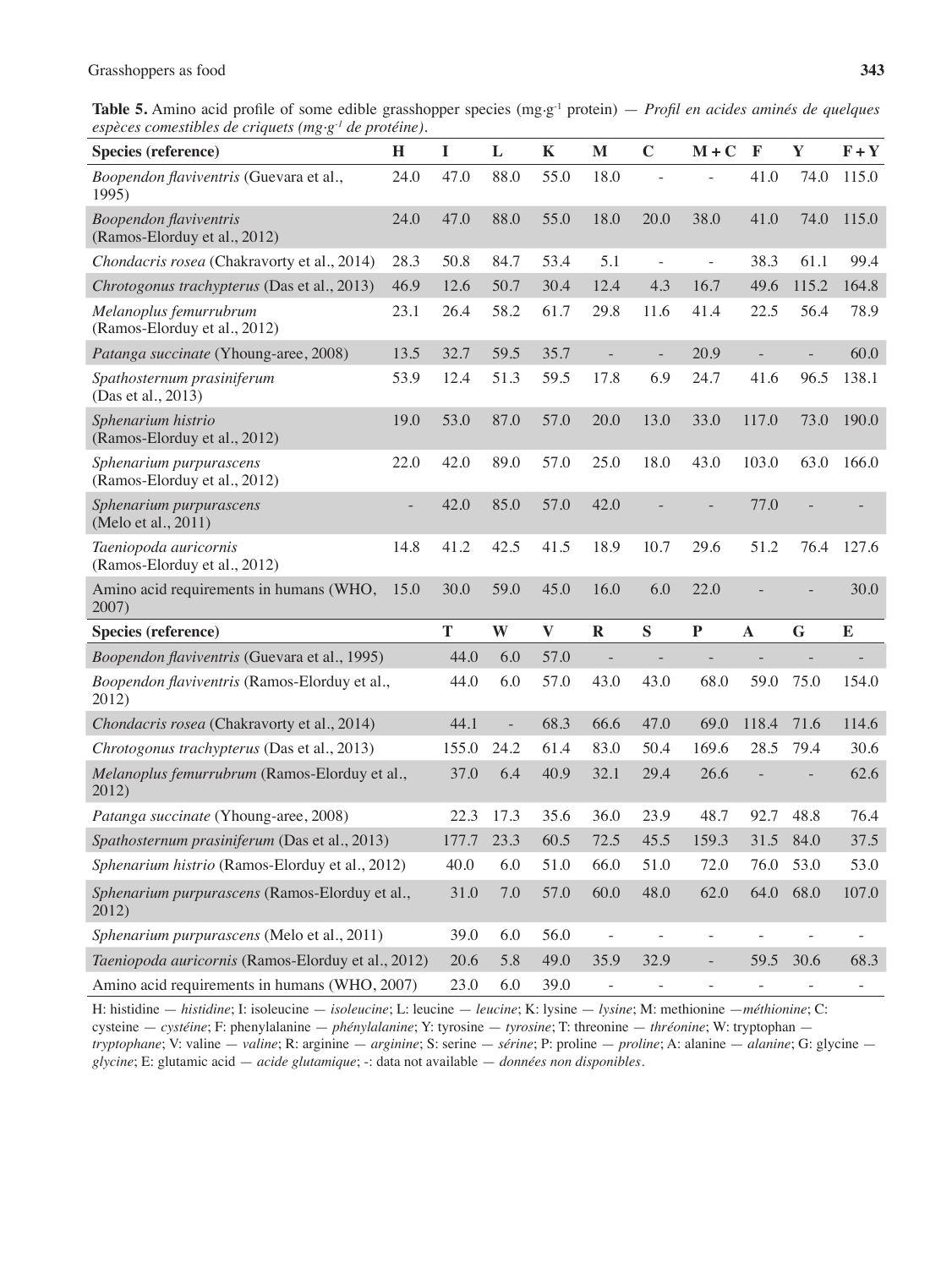| <b>Table 6.</b> Fatty acid composition of some edible grasshopper species $-$ Composition en acides gras de quelques espèces comestibles de criquets (%).                                                                                                                                                                                                                                                                                                                                                                                                   |      |                         |      |            |            |         |       |       |       |                                              |       |       |                    |
|-------------------------------------------------------------------------------------------------------------------------------------------------------------------------------------------------------------------------------------------------------------------------------------------------------------------------------------------------------------------------------------------------------------------------------------------------------------------------------------------------------------------------------------------------------------|------|-------------------------|------|------------|------------|---------|-------|-------|-------|----------------------------------------------|-------|-------|--------------------|
| Species (reference)                                                                                                                                                                                                                                                                                                                                                                                                                                                                                                                                         |      | C14:0 C16:0 C18:0 Other |      | <b>SFA</b> | <b>SFA</b> | C16:1n7 |       |       |       | $C18:1n9$ MUFA $C18:2n6$ $C18:3n3$ $C18:3n6$ |       | PUFA  | <b>SFA/</b><br>UFA |
| Chondracris roseapbrunner<br>Uvarov (Yang et al., 2006)                                                                                                                                                                                                                                                                                                                                                                                                                                                                                                     |      | 18.20                   | 6.40 | 1.90       | 26.50      | 1.00    | 20.20 | 21.20 | 12.30 | 40.10                                        | $\Xi$ | 52.40 | 0.36               |
| (Chakravorty et al., 2014)<br>Chondacris rosea                                                                                                                                                                                                                                                                                                                                                                                                                                                                                                              | 1.09 | $17.24$ $12.42$         |      | 4.52       | 35.25      | 0.78    | 21.12 | 23.14 | 16.46 | 0.62                                         | 24.53 | 41.61 | 0.56               |
| trachypterus (Das et al., 2013)<br>Chrotogonus trachypterus                                                                                                                                                                                                                                                                                                                                                                                                                                                                                                 | 5.76 | 18.67                   | 721  | 1.78       |            | 2.11    | 2.01  |       | 14.79 | 18.01                                        |       |       |                    |
| Homorocoryphus nitidulus<br>(Womeni et al., 2009)                                                                                                                                                                                                                                                                                                                                                                                                                                                                                                           | 0.59 |                         | ī    |            | 0.59       | 27.59   | 6.89  | 34.76 | 45.63 | 16.19                                        | 0.58  | 62.40 | 0.01               |
| Ruspolia differens (green)<br>(Kinyuru et al., 2011)                                                                                                                                                                                                                                                                                                                                                                                                                                                                                                        | 0.90 | 31.50                   | 5.50 | 0.40       | 38.30      | 1.90    | 24.60 | 26.50 | 31.20 | 3.20                                         |       | 34.40 | 0.63               |
| Ruspolia differens (brown)<br>(Kinyuru et al., 2011)                                                                                                                                                                                                                                                                                                                                                                                                                                                                                                        | 0.70 | 32.10                   | 5.90 | 0.20       | 38.90      | 1.40    | 24.90 | 26.30 | 29.50 | 4.20                                         |       | 33.70 | 0.65               |
| prasiniferum (Das et al., 2013)<br>Spathosternum prasiniferum                                                                                                                                                                                                                                                                                                                                                                                                                                                                                               | 1.16 | 1.05                    | 1.55 | 0.39       |            | 2.58    | 7.25  |       | 29.26 | 39.45                                        |       |       |                    |
| acids - acides gras polyinsaturés; C 18:2 n6: linoleic acid - acide linoléique; C 18:3 n3: a-linoleina exid - acide a-linoléique; C 18:3 n6: y-linolenic acide y-linoléique; UFA:<br>SFA: saturated fatty acids - acides gras saturés; C 14:0: myristic acid - acide myristique; C 16:0: palmitic acid - acide palmitique; C 18:0: stearic acid - acide stéarique; MUFA:<br>monounsaturated fatty acids – acides gras mono-insaturés; C 16:1 n7: palmitoleic acid – acide palmitoléique; C 18:1 n9: oleic acid – acide oléique; PUFA: polyunsaturated fatty |      |                         |      |            |            |         |       |       |       |                                              |       |       |                    |

and 170.00 mg of ammonia (Oonincx et al., 2010). This shows that commercial breeding of this particular grasshopper species might be favorable in terms of greenhouse gas emissions. However, more studies related to greenhouse gas emissions from other grasshopper species still need to be conducted. Studies on the life cycle assessment of the environmental impact linked to mealworm (*Tenebrio molitor* L.) rearing have suggested that the production of this insect could be more sustainable in terms of greenhouse gas production and land use when compared to conventional meat sources (Oonincx et al., 2012). It would be interesting to perform similar life cycle assessment studies linked to the production of some of the edible grasshopper species.

Approximately 22000 to 43000 l of water are required to produce 1 kg of beef (van Huis, 2013). Some scientists believe that unlike cattle, most insects meet their water requirement from food. As a result, they require much less water to grow (van Huis, 2013; Shockley et al., 2014). Some grasshopper species feed only on grass (Chapman et al., 1990) and quite a large amount of water are required for grass cultivation (Hartin et al., 2001). However, locust species such as *Schistocerca gregaria* Forskal exhibit polyphagous feeding behavior. Instead of feeding only on grass they eat a large variety of plants from different taxonomic groups based on availability. Because of this behavior (Chapman et al., 1990), this species can even survive in areas with very little rainfall (Food and Agriculture Organization, 2001). Furthermore, it would be interesting to study the commercial breeding of this locust species and to gain estimations of water requirements.

Some grasshopper and locust species including *S. gregaria*, *Melanoplus foedus* Scudder and *Taeniopoda eques* Burmeister are known to be involved in carnivory/ necrophagy. This behavior ensures the disposal of dead organic matter such as their own dead hatchings, other insects, and a large variety of organic matter (Seino et al., 2013). Feasibility studies on rearing orthopterans such as crickets (*Acheta domesticus* L.) on organic side streams have been successfully conducted (Lundy et al., 2015). Similar feasibility studies on the mass rearing of edible grasshopper species on bio waste streams still need to be performed.

On the other hand, harvesting grasshoppers from their natural habitat or from crops can also result in environmental advantages such as natural habitat protection and reduced pesticide

unsaturated fatty acids

unsaturated fatty acids

*acides gras insaturés*

= MUFA +

PUFA; ND: not detected

*non détecté*; -: data not available

*données non disponibles.*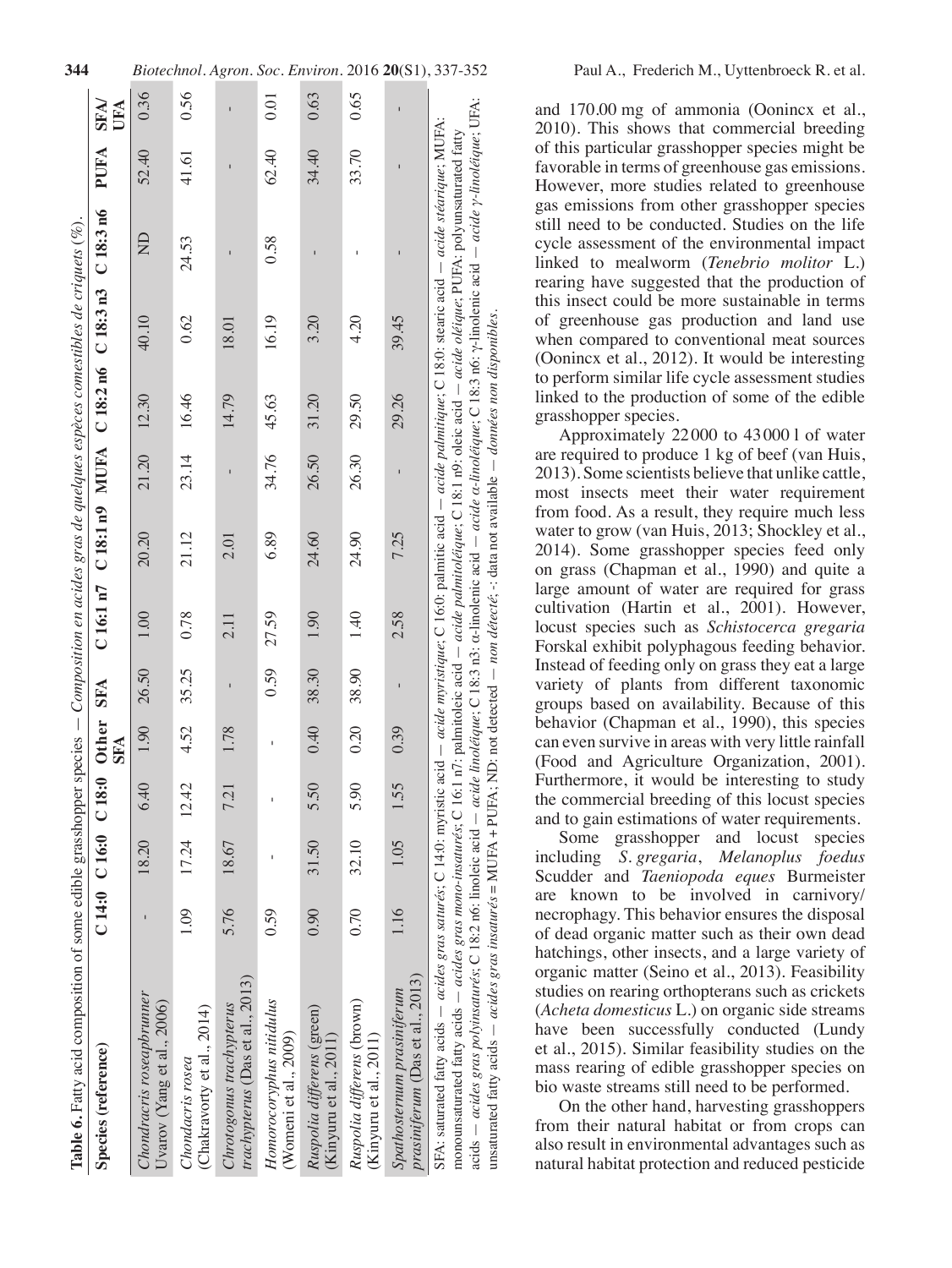| Table 7. Mineral composition of some edible grasshopper species $-$ Composition en minéraux de quelques espèces comestibles de criquets. |           |          |                                |              |           |                           |                                |                    |                      |
|------------------------------------------------------------------------------------------------------------------------------------------|-----------|----------|--------------------------------|--------------|-----------|---------------------------|--------------------------------|--------------------|----------------------|
| Mineral composition (mg·100 g <sup>-1</sup> ) based on dry matter (ref.)                                                                 | ී         | K        | Mg                             | $\mathbf{r}$ | Ž         | $\mathbb{F}^{\mathrm{e}}$ | $\mathbf{Zn}$                  | Min                | ්                    |
| Arphia fallax (Ramos-Elorduy et al., 2012)                                                                                               | 75.00     | 62.00    | 657.00                         | $\mathbf{I}$ | 92.00     | 22.00                     | 16.00                          |                    |                      |
| Boopedon sp. af. Flaviventris (Ramos-Elorduy et al., 2012)                                                                               | 88.00     | 66.00    | 521.00                         | $\bar{1}$    | 173.00    | 24.00                     | 32.00                          |                    |                      |
| Cytacanthacris aeruginosus unicolor (Banjo et al., 2006)                                                                                 | 4.40      |          | 0.09                           | 100.20       |           | 0.35                      |                                |                    |                      |
| $\widehat{\mathcal{C}}$<br>Encoptolophus herbaceous (Ramos-Elorduy et al., 201                                                           | 64.00     | 65.00    | 498.00                         |              | 150.00    | 17.00                     | 16.00                          |                    |                      |
| Melanoplus femurrubrum (Ramos-Elorduy et al., 2007,                                                                                      | 144.00    | 76.00    | 902.00                         |              | 134.00    | 37.00                     | 21.00                          |                    |                      |
| Melanoplus mexicanus (Ramos-Elorduy et al., 2012)                                                                                        | 120.00    | 62.00    | 740.00                         |              | 110.00    | 32.00                     | 17.00                          |                    |                      |
| Ochrottetixcer salinus (Ramos-Elorduy et al., 2012)                                                                                      | 64.00     | 62.00    | 532.00                         |              | 66.00     | 27.00                     | 26.00                          |                    |                      |
| Osmilia flavolineata (Ramos-Elorduy et al., 2012)                                                                                        | 80.00     | 65.00    | 672.00                         |              | 173.00    | 19.00                     | 24.00                          |                    |                      |
| Ruspolia differens (brown) (Kinyuru et al., 2011)                                                                                        | 24.50     | 259.70   | 33.10                          | 121.00       | 229.70    | 13.00                     | 12.40                          | 2.50               | 0.50                 |
| Ruspolia differens (green) (Kinyuru et al., 2011)                                                                                        | 27.40     | 370.60   | 33.90                          | 140.90       | 358.70    | 16.60                     | 17.30                          | 5.30               | 0.60                 |
| Sphenarium histrio (Ramos-Elorduy et al., 2007)                                                                                          | 48.00     | 41.00    | 700.00                         |              | 103.00    | 26.00                     | 58.00                          |                    |                      |
| Sphenarium histrio (Ramos-Elorduy et al., 2012)                                                                                          | 96.00     | 422.00   | 744.00                         |              | 426.00    | 23.00                     | 21.00                          |                    |                      |
| Sphenarium histrio (adults) (Ramos-Elorduy et al., 2012)                                                                                 | 82.00     | 177.00   | 420.00                         |              | 1,142.00  | 16.00                     | 78.00                          |                    |                      |
| Sphenarium magnum (adults) (Ramos-Elorduy et al., 2012)                                                                                  | 88.00     | 574.00   | 352.00                         |              | 102.00    | 20.00                     | 32.00                          |                    |                      |
| Sphenarium purpurascens (adults) (Ramos-Elorduy et al., 2012)                                                                            | 112.00    | 377.00   | 424.00                         |              | 609.00    | 18.00                     | 42.00                          |                    |                      |
| Spenarium spp. (Ramos-Elorduy et al., 2012)                                                                                              | 120.00    | 68.00    | 824.00                         |              | 915.00    | 44.00                     | 32.00                          |                    |                      |
| , 2010)<br>Zonocerus variegatus (1 <sup>st</sup> instar larvae) (Ademolu et al                                                           | 552.00    | 2,030.00 | 96.00                          | 4,500.00     | 1,350.00  | 910.00                    | 29.00                          |                    |                      |
| Zonocerus variegatus (adults) (Ademolu et al., 2010)                                                                                     | 182.00    | 761.00   | 39.00                          | 21,800.00    | 306.00    | 184.00                    | 17.00                          |                    |                      |
| Zonocerus variegatus (Banjo et al., 2006)                                                                                                | 42.16     |          | 8.21                           | 131.20       | $\bar{1}$ | 1.96                      | $\mathbf{I}$                   |                    |                      |
| Recommended daily intake (mg per day) for adults                                                                                         | 1,300.00ª | 4700.00* | 220.00-<br>260.00 <sup>a</sup> | 700.00*      | 1,500.00* | 7.50-<br>$58.80^{\rm a}$  | $3.00 -$<br>14.00 <sup>a</sup> | $2.60*$<br>$1.8 -$ | $-0.90 -$<br>$1.30*$ |
| *: Linus Pauling Institute, n.d.; *: WHO, 2004; -: data not available — <i>données non disponibles</i> .                                 |           |          |                                |              |           |                           |                                |                    |                      |

# Grasshoppers as food **345**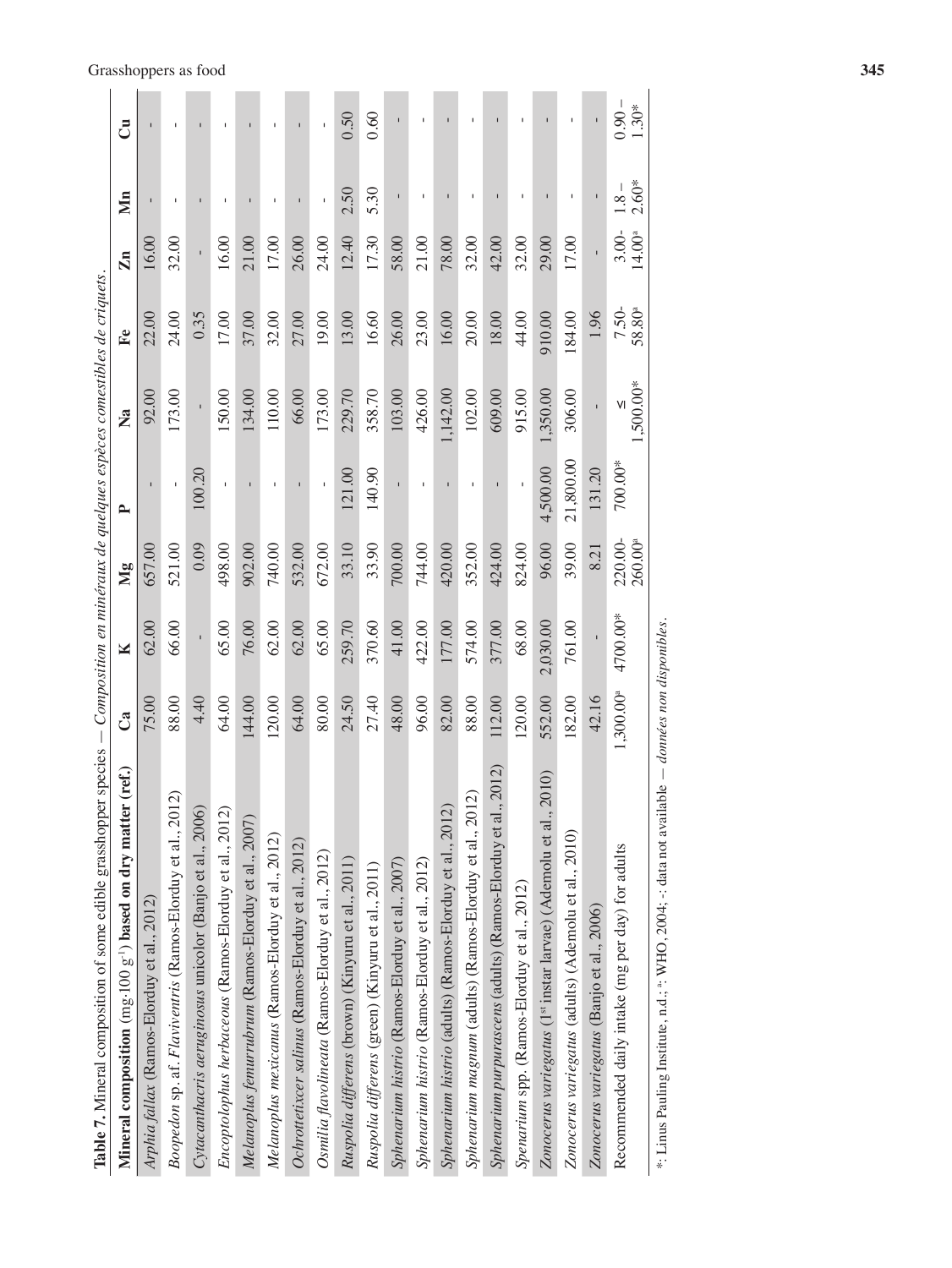| Species (reference)                                                                                       | $\mu$ g.100 g <sup>-1</sup> | $IU \cdot kg^{-1}$        | $mg.100g^{-1}$             |              |                                                                |              |         |
|-----------------------------------------------------------------------------------------------------------|-----------------------------|---------------------------|----------------------------|--------------|----------------------------------------------------------------|--------------|---------|
|                                                                                                           | Vit A                       | Vit E                     | Vit C                      | Vit B1       | Vit B <sub>2</sub>                                             | Vit B3       | Vit B9  |
| Cytacanthacris aeruginosus unicolor (Banjo et al., 2006)                                                  | 1.00                        | ī                         | 1.00                       | $\mathbf{I}$ | 0.08                                                           | ı            |         |
| Ruspolia differens (brown) (Kinyuru et al., 2011)                                                         | 280.00                      | 22.64                     | 0.10                       | $\Xi$        | 1.40                                                           | 2.40         | 0.90    |
| Ruspolia differens (green) (Kinyuru et al., 2011)                                                         | 210.00                      | 29.95                     | 0.10                       | $\Xi$        | 1.20                                                           | 2.10         | 0.90    |
| Sphenarium magnum (adults) (Ramos-Elorduy et al., 2001b)                                                  | I.                          | Ï                         |                            | 0.83         | 1.28                                                           | 3.97         |         |
| Sphenarium purpurascens (adults) (Ramos-Elorduy et al., 2001b)                                            |                             |                           | Ï                          | 0.27         | 0.59                                                           | 1.56         |         |
| Sphenarium sp. (adults) (Ramos-Elorduy et al., 2001b)                                                     | $\mathbf{I}$                | I                         | I                          | 0.50         | 0.66                                                           | 5.04         |         |
| 2010)<br>Zonocerus variegatus (1st instar larvae) (Ademolu et al.,                                        | 111.79                      |                           | 0.00                       |              |                                                                |              |         |
| Zonocerus variegatus (adult) (Ademolu et al., 2010)                                                       | 814.49                      |                           | 0.01                       |              |                                                                |              |         |
| Zonocerus variegatus (Banjo et al., 2006)                                                                 | 6.82                        |                           | 8.64                       |              | 0.07                                                           | $\mathbf{I}$ |         |
| Recommended daily intakes for adults (WHO, 2004)                                                          | 500-600 $\mu$ g<br>per day  | 7.5-10 mg a-TE<br>per day | per day<br>$45 \text{ mg}$ | per day      | $1.2 - 1.3$ mg $1.1 - 1.3$ mg $14 - 16$ mg $0.4$ mg<br>per day | per day      | per day |
| Vit: vitamin — vitamine; ND: not detected — non détecté; -: data not available — données non disponibles. |                             |                           |                            |              |                                                                |              |         |

use. Using wild insects asfoodmay sound contradictory to the need for their conservation. However, using insects as food can result in the enhancement of biodiversity conservation in several ways (DeFoliart, 1997; Yen, 2009). First of all, it is possible to develop sustainable harvesting protocols in order to protect the edible species (Yen, 2009). Moreover, the need for local populations to protect edible insects for their own food security can result in the protection of the habitats of these insects, *e.g.* caterpillars in Zambia forests (DeFoliart, 1997). Protection of the habitats concerned can also be enhanced by using the edible insects as flagship species for their habitat (Yen, 2009). Furthermore, the use of insects as an alternative food source can reduce the environmental pressure caused by the normal food source. One example is the reduction of poaching witnessed in wild game reserves when local people are allowed to sustainably harvest the insect populations (DeFoliart, 1997). Another important factor in the use of insects as food source is the reduction of livestock grazing which is responsible for environmental destruction (Yen, 2009).

When populations of these insects build up, certain species exhibit gregarious and migratory behavior, leading to the formation of spectacular swarms. From their mention in the Bible to current media reports, these locust plagues attract public attention in a way that no other insects do; the image of a flying swarm of locusts from the desert descending onto crops never fails to stir the human conscience (van Huis et al., 2013). Predominant crops (corn, bean and alfalfa) in the Puebla–Tlaxcala Valley (Mexico) are routinely attacked by the grasshopper *Sphenarium purpurascens* Charpentier (Cerritos et al., 2008; Torres et al., 2011). The traditional method for managing this pest in Mexico has been the application of organophosphorus insecticides such as malathion. Inhabitants from Central Mexico also capture the grasshoppers for sale as food (Cerritos et al., 2008). Some authors have reported that the manual harvesting of insects that can be utilized for food is a practical method of pest control and that this could be extensively applied in other crop systems around the world (Cerritos et al., 2008; Yen, 2009). Despite being a very attractive prospect, this method cannot, however always be applied and/ or be sufficient to reduce the pest population. In past years, Thai people have witnessed fierce attacks by the *Patanga succincta* L. grasshopper species on maize crops. A wide range of insect control methods including the aerial spraying of insecticides has been unsuccessful in controlling the insect. Subsequently, a systematic campaign to eradicate the devastating effects of grasshoppers prompted their use as an alternative food source in Thailand (Roffey, 1979). As a result, grasshoppers have become an important part of Thai cuisine as a delicacy. Harvesting pest insects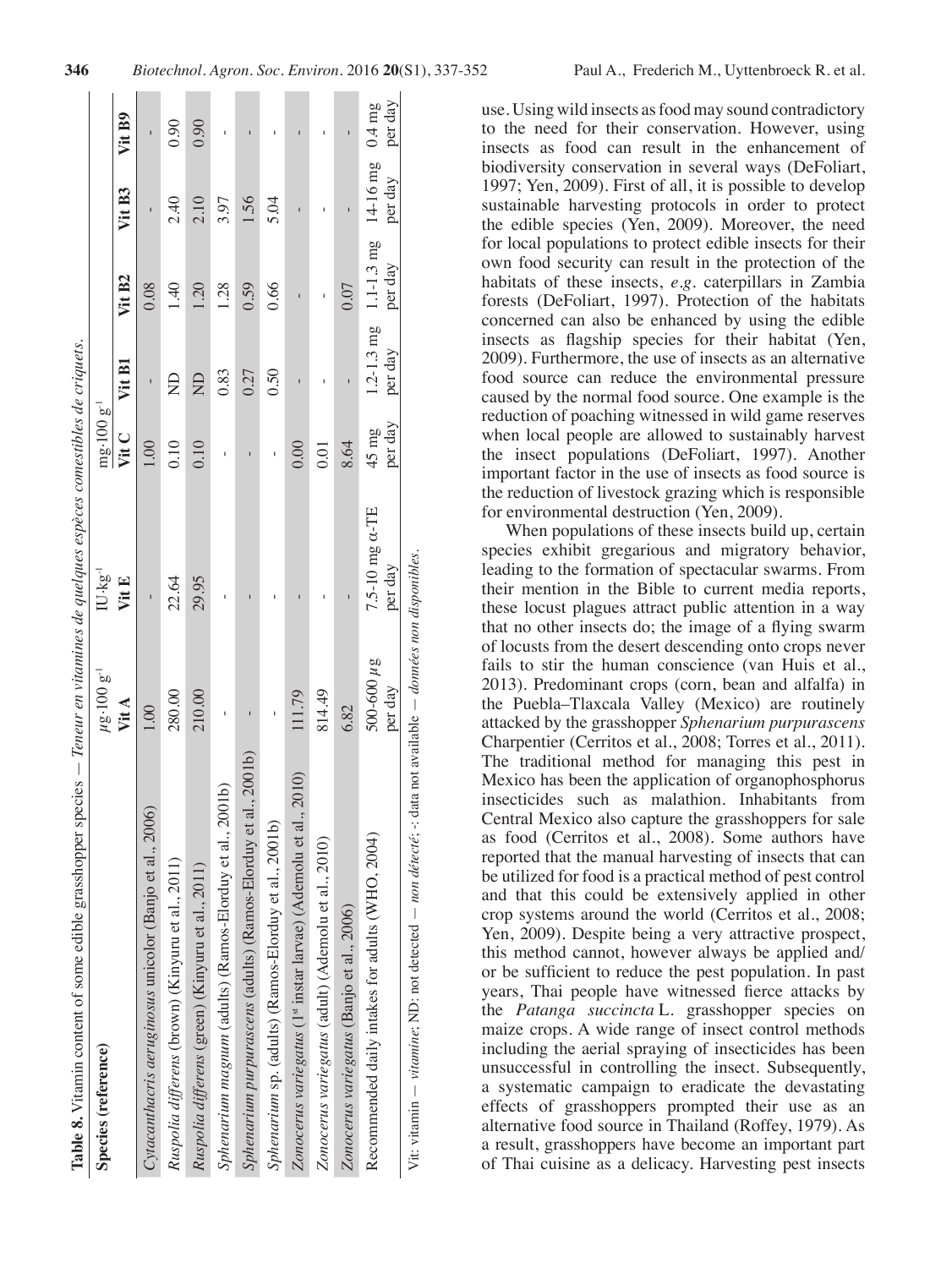can thus reduce pesticide use while at the same time creating a food source (DeFoliart, 1997).

# **4. HEALTH ASPECTS**

Grasshopper consumption by humans is sometimes associated with positive health effects. Large scale livestock production activities have been associated with the risk of livestock diseases, which may result in the emergence of newand sometimes antibiotic resistant pathogenic strains (King et al., 2006). By contrast, some scientists suggest that insects are taxonomically more distant than livestock from humans, and that they therefore exhibit a lesser chance of posing such health risks (van Huis, 2013).

Some traditional remedies involving the use of grasshoppers have been reported in Mexican culture. The crushed hind legs of grasshoppers from *Sphenarium* spp., *Taenipoda* sp. and *Melanoplus* sp. are diluted and drunk as a diuretic. These insects are also used to treat some intestinal disorders. In addition, pulverized insects of *Schistocerca* spp. are consumed as a dietary supplement with the objective of curing nutritional deficiencies (Ramos-Elorduy de Conconi et al., 1988). However, most of these claims are based on traditional knowledge and to date no clinical data or chemical investigations have been reported in support. Research is required to confirm scientifically these uses of grasshoppers in traditional remedies, and to identify the compounds responsible for their action in the human body. If clinical trials are favorable, extracts from grasshoppers or the whole edible insect could be promoted as functional foods.

Besides the reported health benefits, some health risks that may arise from the consumption of grasshoppers have also been recorded in the literature. Belluco et al. (2013) reported elevated levels of lead in dried grasshoppers from Mexico, which was shown to increase blood lead levels in California children and pregnant women who consumed those grasshoppers. Elevated levels of heavy metals in food are probably due to environmental contamination or food preparation methods.

Pesticide application is traditionally the control strategy that is most widely used against grasshoppers (Cerritos et al., 2008). These chemicals induce toxic residues in host grasshoppers. This may also pose a health risk to the individuals that consume these contaminated insects (Yen, 2009). However, one solution to this problem could be the production of these grasshoppers in controlled conditions (farm rearing) where feed could be monitored in order to ensure food safety.

Some grasshoppers have large spines on the shinbone; if these are not removed before consumption

they can cause intestinal damages. Such cases often require surgery to remove the spines (van Huis et al., 2013). Some species of grasshoppers are also known to release chemical secretions as part of their defense mechanism (Hill et al., 2012). The chemical composition of these secretions varies quite considerably depending upon the species. Compounds found in secretions and reported in the literature include phenols, plant toxins and proteinase inhibitors. Secretions are produced in the metathoracic tracheal glands and the composition depends on the diet of the insects concerned (Chapman et al., 1990). Predators usually avoid these species. Those who ignore the warning signs and consume them often become listless or timid; they vomit and acquire a strong food aversion condition against future consumption of these species. In some cases, grasshopper consumption (particularly of the Pyrgomorphidae family) has been associated with the death of guinea fowl.There is also one reported case of the death of a human child after consumption of the insects from this family (Hill et al., 2012). This makes proper identification of the grasshopper species necessary before consumption in order to ensure the avoidance of insects that generate these secretions.

Moreover, many individuals exhibit allergies towards specific food or environmental conditions. Three kinds of allergy have been reported in association with grasshoppers. The first kind is the occupational allergy observed in individuals involved in the rearing of grasshoppers, where patients have reported problems of rhinitis, asthma and dermatitis. The second kind is the allergy resulting from being exposed to large numbers of grasshoppers aggregating in the field; in this case patients have reported asthma and even a few cases of death have been observed. The third category is the allergy resulting from grasshopper consumption, where anaphylaxis has been observed (Yen, 2009; Mlcek et al., 2014; Pener, 2014). These allergic reactions may be due to the hypersensitive response of the immune system to a particular stimulus (Pener, 2014). More research is required to study the mechanism of the physiological reaction of such sensitive individuals towards the chemical components that grasshoppers either produce or contain (proteins, etc.).

Some species of grasshopper serve as intermediate hosts to several avian parasites and horsehair worms, including several species that have been reported as accidentally infesting humans (Fink et al., 2004). The spiruid nematode, *Tetrameres americana* Cram, is a common parasite of free range chickens. The North American grasshopper species *Melanoplus femurrubrum* De Geer, *Melanoplus differentialis* Thomas, and the Caribbean & South American species *Rhammatocercus cyanipes* F. are known to serve as vectors of *T. americana*. Grasshoppers ingest the feces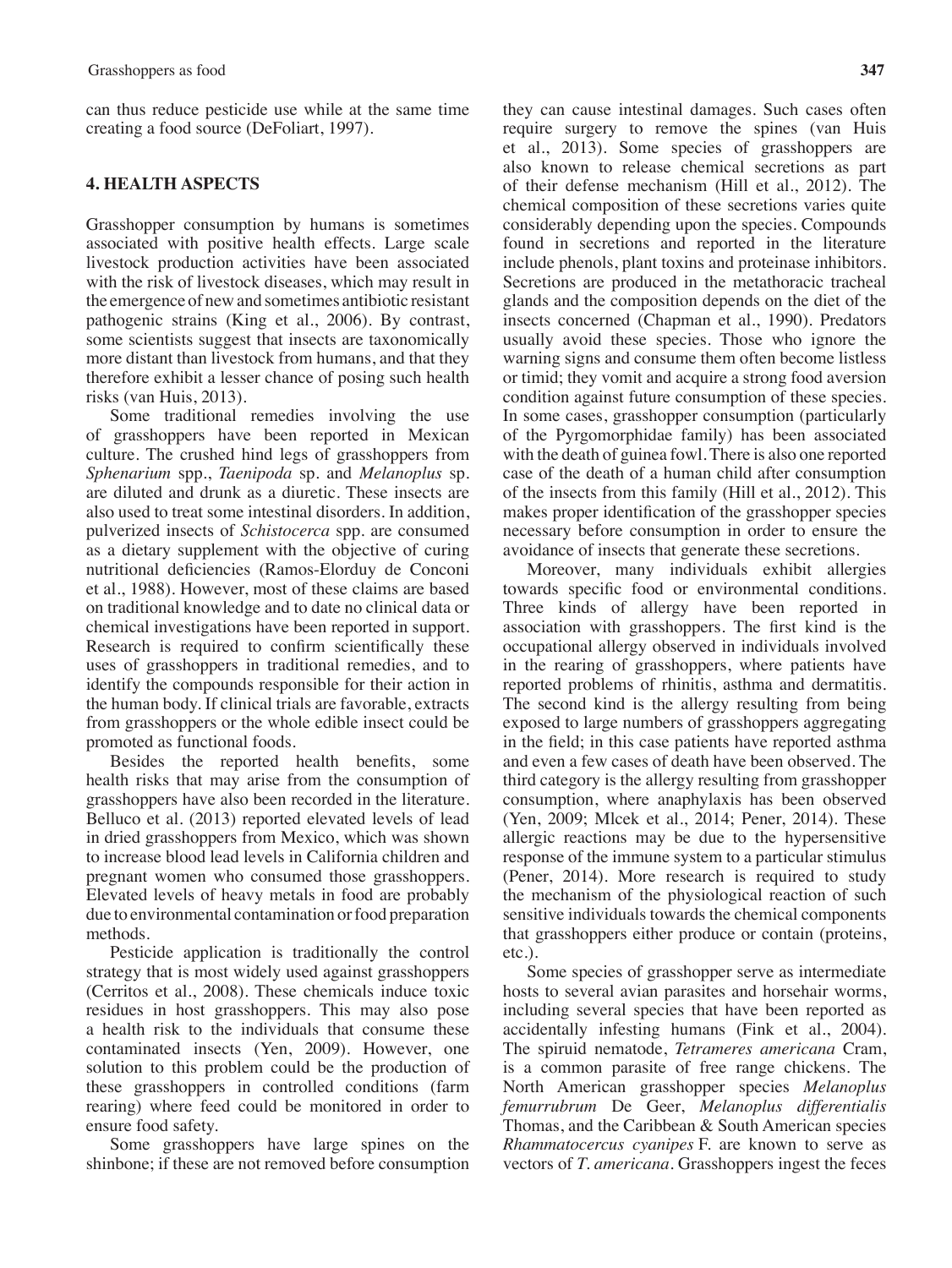of avian hosts which carry the eggs of *T. americana*. The larvae become infective after 42 days of entering the grasshoppers and are found in all parts of the insect's body. Poultry birds eat these grasshoppers and become the final hosts. Heavy infection may cause anemia and weight loss in birds. Grasshoppers are also known to be vectors of some tapeworm species. Horsehair worms develop as parasites in some grasshoppers. When mature, these worms leave the host body to lay eggs in water. There are some incidences where humans have accidently consumed the worms. In most cases the worms were vomited out shortly after being ingested, although in a few cases, they apparently survived in the intestines for several months before being expelled (Hill et al., 2012).

## **5. OTHER ASPECTS**

The influence of religion, food preparation and preservation techniques, socio-economic factors and future needs are also important aspects affecting grasshopper consumption. Religions and traditions have historically influenced regional food practices. Eating insects has been mentioned in various places in the religious literature of Christianity and Islam. The Bible quotes the consumption of grasshoppers in the book of Leviticus (XI: 21-22), while the religious literature of Islam grants permission to eat grasshoppers at Sahih Muslim, 21.4801, Sunaan ibn Majah, 4.3222 and Sunaan ibn Majah, 4.3219-3220 (El-Mallakh et al., 1994; Meyer-Rochow, 2009). These religious citations have served to promote the consumption of grasshoppers as food in many parts of the world. However it is important to note that these citations have not been able to successfully incite entomophagy in western countries.

Most of the grasshopper species, irrespective of their maturity stage are consumed when and wherever they are harvested. People prefer to consume female grasshoppers as after the rainy season, they contain more fat and carry eggs. In some areas of the world the sale of grasshoppers brings in more money than base crops (van Huis, 2013). For this reason, farmers avoid using pesticides during production. The legs and wings of the grasshopper are usually removed before consumption. Grasshoppers are sometimes fried or roasted before consumption, they are often sun dried, powdered and consumed with porridge (van Huis et al., 2013). Grasshoppers from the species *Chondracris roseapbrunner* Uvarov are commonly available for sale in Thai markets during the period from May to October and they fetch a price of around 8 USD per kg. People eat these grasshoppers after steaming, frying or roasting them (Siriamornpun et al., 2008). Cooking of insects not only renders them palatable but also improves their nutritional properties. It was found that boiling of some edible insects significantly improves the biological value of proteins (proportion of proteins from the food which is absorbed in body) (Ekpo, 2011). A report indicated the presence of some plant based toxic compounds (such as oxalates and phytates) in edible insects. The authors also suggested that cooking of these insects could reduce the level of such toxins (Alamu et al., 2013).

Literature suggests that cooking of insects can also alter some of their functional properties. It was found that generally cooking could improve the protein solubility. Water absorption capacity of some insect larvae significantly decreased after roasting and grilling (Womeni et al., 2012). These properties could be interesting for companies which are trying to develop value added products either by incorporating grasshoppers as an ingredient or else completely using grasshoppers, in order to encourage their consumption as a food in areas where they are not currently consumed.

Collecting and selling insects harvested from the wild has offered new opportunities for people in developing countries. Financially underprivileged people such as women and landless individuals can readily participate in the collection, processing and sale of insect products (Yen, 2009). In some African communities, harvesting edible insects provides cash to cover basic expenses such as daily food, buying agricultural inputs and even paying for educational fees (Kelemu et al., 2015). Most of the grasshoppers that are consumed in Thailand are imported from Cambodia. This trade has generated income for many unemployed Cambodian people who are involved in the harvesting and marketing chain of grasshoppers (Hanboonsong et al., 2013). In this way entomophagy has improved the economic condition of many people at both community and country levels. Many people in rural areas of Africa, Latin America and Asia suffer from under nutrition particularly in the form of protein-energy malnutrition. Because of economic limitations, many people in developing countries are not able to afford meat (Siriamornpun et al., 2008). In this situation harvested insects offer an economical substitute, as insects and meat provide similar nutrition to human body (Banjo et al., 2006). A wide variety of edible insects are readily available and they serve as an important protein source to people living in these conditions (Siriamornpun et al., 2008). As already reviewed in this paper, grasshoppers contain high levels of good quality proteins. Consumption of these insects has long helped low-income countries to shield themselves against protein-energy malnutrition. In this way, the consumption of grasshoppers as a food source has already improved the life of people in developing countries both economically and nutritionally.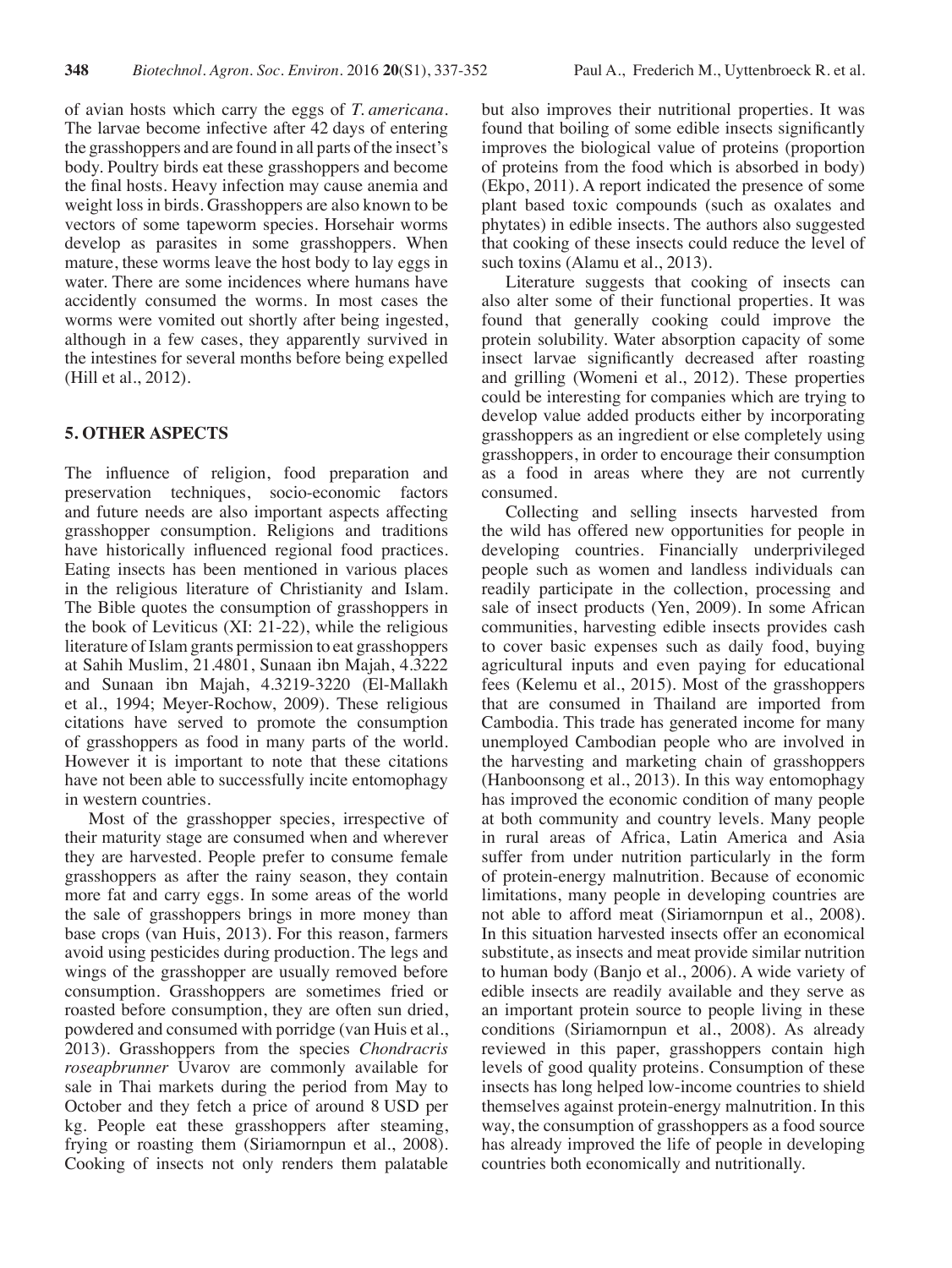Eating insects is prominent in most of the tropical areas of the world owing to the fact that (a) insects tend to be larger in size there, which facilitates their harvesting; (b) insects often congregate in large numbers so large quantities can be collected in a single harvest; and (c) a variety of insects are available all year round (van Huis et al., 2013). A study originating from Thailand, reported that a large variety of insects are available for human consumption in the country throughout the year depending upon the season (Siriamornpun et al., 2008). Seasonal availability of insects has also been mentioned in reports from India and Nigeria (Banjo et al., 2006; Chakravorty et al., 2014). Tropical regions exhibit warm to hot conditions throughout the year. However, in temperate regions the weather is hot in summers and cold in winters (Lye, 1997). Being cold blooded, insects find it easy to grow in tropical areas where the weather is favorable throughout the year (Chapman et al., 1990; Capinera, 2008). This explains the limited availability of insects in temperate regions during the cooler months. So, in order to encourage the consumption of grasshoppers as a human food in temperate areas, especially the western world, these insects need to be farmed. This could lead to a substantial amount of biomass being available for human consumption throughout the year (Haldar et al., 1999; van Huis, 2013). Another point that has already been mentioned in § 2.2. is that farming grasshoppers could be one of the ways to ensure food safety.

DeFoliart (1999) explained the importance of local insect species in nutrition and society. Some scientists are of the view, that importing edible insect species in Europe would mean catching the insects from places where there is a greater need for them and transferring them in a lesser ecological way (Mlcek et al., 2014). Instead of importing insects, some countries, such as The Netherlands, have already started small scale farming of species such as *L. migratoria* for human consumption (van Huis et al., 2013). However, very few efforts have been made to explore the nutritional potential of some native grasshopper species from these countries. It is possible that local individuals may find it easier to accept these native species as food because they have already been around them. The commercial rearing of these insects would require minimum capital to maintain environmental conditions as they are already adapted to local conditions and rearing of these insects for food can also open new employment opportunities for locals.

Efforts have already been made to breed insects from the Acrididae family in the laboratory. One particular laboratory based study on the farming of the grasshopper *Oxya fuscovittata* Marschall resulted in the production of 1 kg of biomass in 29-35 days by 84 females (Haldar et al., 1999). More studies are needed to develop the commercial breeding of grasshoppers in order to enhance the biomass quantity and yearlong availability. Furthermore specialized diets can be used to feed grasshoppers to improve their biomass quality and strengthen their role in human nutrition. A study where *L. migratoria* was fed on different diets suggested that altering the diet could significantly change the chemical composition of these insects. Higher amounts of lipids were observed in the body when the insects were fed on a grass + wheat bran and a grass + wheat bran + carrot diet in comparison with a grass only diet. Furthermore, the carrot based diet increased the β-carotene concentration in the body of the insects (Oonincx et al., 2011).

Despite the fact that grasshoppers exhibit a large number of qualities that make them a possible important future food, consumer attitudes represent the most important factor influencing westerners in their choice over whether to initiate the practice of entomophagy. Consuming insects as food induces a feeling of fear, anxiety and aversion in some people (Caparros Megido et al., 2014). However, due to the efforts of public and private institutions, the consumption of insects is gaining acceptance in the western countries (DeFoliart, 1999). To facilitate the consumption of insects as food, attention could be focused on the sensory factors related to acceptance and on increasing awareness amongst consumers in order to eliminate neophobia. Preparing insect with a pleasant flavor (*e.g.* with a chocolate taste), a crispy texture (crispier than a pastry) and the use of small insects or even invisible ones (*e.g.* introduced in the form of flour) are more likely to be appreciated. People are usually neophobic towards insects due to a fear of the unknown, so informing consumers would increase the acceptance of insects as a food source. Finally, increasing consumer exposure to edible insects, for example, organizing experimental tasting sessions would diminish neophobia (Caparros Megido et al., 2014). Studies have shown that it is easier for the younger generation to adopt insects as a novel food source (Verbeke, 2015). However, the inability of a product to meet the expectations of individuals consuming insects for the first time could risk developing its perceived unacceptability (Tan et al., 2015).

#### **6. CONCLUSIONS**

Grasshoppers hold an important position in global entomophagy; apart from the nutritional interest in these insects, some researchers have also reported that their consumption could be beneficial for environmental reasons. Some social views and the citings of religious texts have also supported the consumption of grasshoppers. Traditionally, these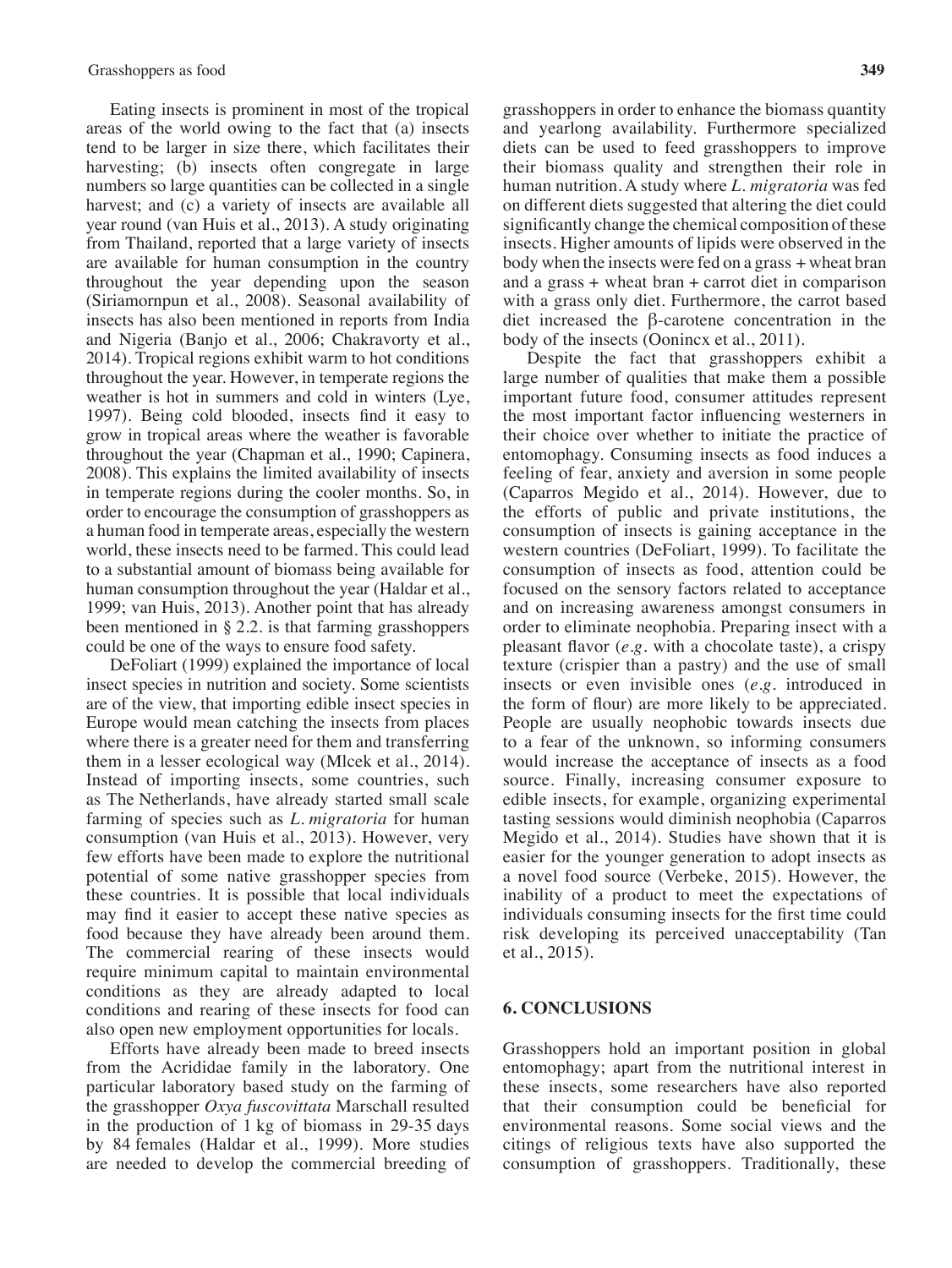insects have been used to cure a broad spectrum of health disorders. However, the health risks arising due to agricultural practices such as residual pesticides and heavy metals, parasitic association and the allergic response of sensitive individuals cannot be ignored. It has been observed that westerners particularly Europeans, do not consume insects as food, and that they did not do so even in ancient times. One of the reasons behind this could be the poorer availability of insects in these countries, associated with their environmental conditions. In order to encourage the consumption of grasshoppers in the western world commercial rearing needs to be developed to enhance the year-long availability of a safe and quality biomass. Furthermore, it would be interesting to explore the nutritional potential of some native grasshopper species in Europe and to develop their commercial rearing; this could be an ecological alternative to the importing of exotic species and would probably have a greater chance of acceptance from local populations. As entomophagy often induces a feeling of fear and aversion in people, systematic campaigns such as organizing tasting and information sessions aiming to change consumer attitudes would need to be planned, especially in the western world. Furthermore, a great deal of research is still required regarding the development value-added products from grasshoppers. These new products would present the insects in a more acceptable form to consumers in western countries, enabling to be successfully promoted and established as a future food source.

#### **Acknowledgements**

This research was made possible from the financial support of the CARE AgricultureIsLife, University of Liège - Gembloux Agro-Bio Tech, Belgium.

#### **Bibliography**

- Ademolu K.O., Idowu A.B. & Olatunde G.O., 2010. Nutritional value assessment of variegated grasshopper, *Zonocerus variegatus*(L.)(Acridoidea:Pygomorphidae), during post-embryonic development. *Afr. Entomol*., **18**(2), 360-364.
- Alamu O.T. et al., 2013. Diversity and nutritional status of edible insects in Nigeria: a review. *Int. J. Biodivers. Conserv*., **5**(4), 215-222.
- Anand H., Ganguly A. & Haldar P., 2008. Potential value of acridids as high protein supplement for poultry feed. *Int. J. Poult. Sci*., **7**(7), 722-725.
- Banjo A.D., Lawal O.A. & Songonuga E.A., 2006. The nutritional value of fourteen species of edible insects in southwestern Nigeria. *Afr. J. Biotechnol*., **5**(3), 298- 301.
- Beenakkers A.M., Van der Horst D.J. & Van Marrewijk W.J., 1985. Insect lipids and lipoproteins, and their role in physiological processes. *Prog. Lipid Res*., **24**(1), 19-67.
- Belluco S. et al., 2013. Edible insects in a food safety and nutritional perspective. *Compr. Rev. Food Sci. Food Saf*., **12**(3), 296-313.
- Caparros Megido R. et al., 2014. Edible insects acceptance by Belgian consumers. *J. Sens. Stud*., **29**(1), 14-20.
- Capinera J.L., 2008. *Encyclopedia of entomology*. 2nd ed. Springer Science & Business Media.
- Cerritos R. & Cano-Santana Z., 2008. Harvesting grasshoppers *Sphenarium purpurascens* in Mexico for human consumption: a comparison with insecticidal control for managing pest outbreaks. *Crop Prot*., **27**(3- 5), 473-480.
- Chakravorty J., Ghosh S., Jung C. & Meyer-Rochow V.B., 2014. Nutritional composition of *Chondacris rosea* and *Brachytrupes orientalis*. *J. Asia-Pac. Entomol.*, **17**(3), 407-415.
- Challem J., ed., 2003. *User's guide to nutritional supplements.* North Bergen, NJ, USA: Basic Health Publications, Inc.
- Chapman R.F. & Joern A., 1990. *Biology of grasshoppers*. New York,USA: John Wiley & Sons.
- Das M. & Mandal S., 2013. Assessment of nutritional quality and anti-nutritient composition of two edible grasshoppers (Orthoptera: Acrididae) - a search for new food alternative. *Int. J. Med. Pharm*. *Sci.*, **3**(5), 31-48.
- DeFoliart G.R., 1997. An overview of the role of edible insects in preserving biodiversity. *Ecol. Food Nutr*., **36**(2-4), 109-132.
- DeFoliart G.R., 1999. Insects as food. *Annu. Rev. Entomol*., **44**, 21-50.
- Ekpo K.E., 2011. Effect of processing on the protein quality of four popular insects consumed in Southern Nigeria. *Arch. Appl. Sci. Res*., **3**(6), 307-326.
- El-Mallakh O.S. & El-Mallakh R.S., 1994. Insects of the Qur'an. *Am. Entomol*., **40**(2), 82-84.
- Fiala N., 2008. Meeting the demand. *Ecol. Econ*., **67**(3), 412-419.
- Fink M. et al., 2004. An experimental infection model for *Tetrameres americana* (Cram 1927). *Parasitol. Res*., **95**(3), 179-185.
- Finke M.D. & Oonincx D., 2014. Chapter 17. Insects as food for insectivores. *In*: Morales-Ramos J.A., Rojas M.G. & Shapiro-Ilan D.I., eds. *Mass production of beneficial organisms*. *Invertebrates and entomopathogens*. San Diego, CA, USA: Academic Press, 583-616.
- Food and Agriculture Organization, 2001. *Desert locust guidelines: biology and behavior*. 2nd ed. Roma: FAO.
- Haldar P., Das A. & Gupta R.K., 1999. A laboratory based study on farming of an Indian grasshopper *Oxya fuscovittata* (Marschall) (Orthoptera: Acrididae). *J. Orthoptera Res*., **8**, 93-97.
- Hanafi Y.S., 2012. Trend of agricultural development. *In*: *Ecology and agriculture in the Himalayan region:*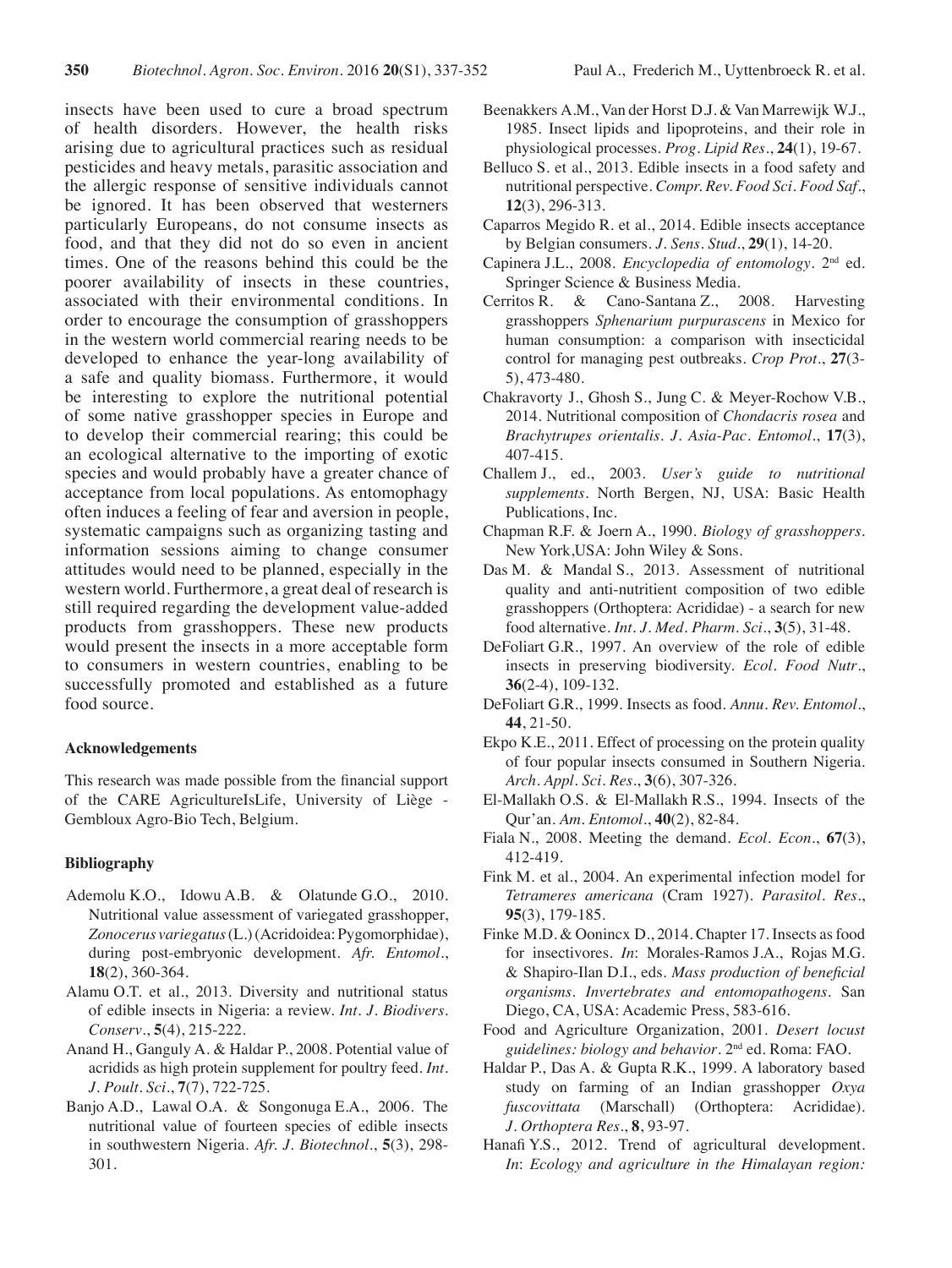*problems and prospects of agricultural development in North Western Himalayas*. New Delhi: Concept Publishing Company Private Limited, 444.

- Hanboonsong Y., Jamjanya T. & Durst P., 2013. *Sixlegged livestock: edible insect farming, collecting and marketing in Thailand*. Bangkok: Food and Agriculture Organization.
- Hartin J., Geisel P.M. & Unruh C.L., 2001. *Lawn watering guide for California*. Oakland, CA, USA: University of California ANR Publications.
- Hill J.G. & Goddard J., 2012. Medical and veterinary importance of grasshoppers, katydids, and crickets (Hexapoda: Orthoptera). *J. Mississipi Acad. Sci*., **57**(2- 3), 172-177.
- Jongema E., 2015. *World list of edible insects*. Wageningen, The Netherlands: Wageningen University.
- Kelemu S. et al., 2015. African edible insects for food and feed: inventory, diversity, commonalities and contribution to food security. *J. Insects Food Feed*, **1**(2), 103-119.
- King D.A. et al., 2006. Infectious diseases: preparing for the future. *Science*, **313**(5792), 1392-1393.
- Kinyuru J., Kenji G.M., Muhoho S.N. & Ayleko M., 2011. Nutritional potential of Lognhorn grasshopper (*Ruspolia differens*) consumed in Siaya district, Kenya. *J. Agric. Sci. Technol*., **12**(1), 32-46.
- Ladron de Guevara O. et al., 1995.Amino acid determination in some edible Mexican insects. *Amino Acids*, **9**(2), 161- 173.
- Linus Pauling Institute. *Micronutrient Information Center*. Corvallis, OR, USA: Linus Pauling Institute.
- Lundy M.E. & Parrella M.P., 2015. Crickets are not a free lunch. *PloS One*, **10**(4), e0118785.
- Lye K., 1997. *Temperate climates*. Raintree Steck-Vaughn.
- Melo V. et al., 2011. Quality proteins from edible indigenous insect food of Latin America and Asia. *Emirates J. Food Agric*., **23**(3), 283-289.
- Meyer-Rochow V.B., 2009. Food taboos. *J. Ethnobiol. Ethnomed.*, **5**, 18.
- Mlcek J., Rop O., Borkovcova M. & Bednarova M., 2014.A comprehensive look at the possibilities of edible insects as food in Europe – a review. *Pol. J. Food Nutr. Sci*., **64**(3), 147-157.
- Msangi S. & Rosegrant M.W., 2011. Feeding the future's changing diets: implications for agriculture markets, nutrition, and policy. *In*: *Proceedings of the 2020 conference, Leveraging agriculture for improving nutrition and health, February 10-12, 2011, New Delhi, India*. Washington: IFPRI.
- Oonincx D.G.A.B. et al., 2010.An exploration on greenhouse gas and ammonia production by insect species suitable for animal or human consumption. *PLoS ONE*, **5**(12), e14445.
- Oonincx D.G.A.B. & van der Poel A.F.B., 2011. Effects of diet on the chemical composition of migratory locusts (*Locusta migratoria*). *Zoo Biol*., **30**(1), 9-16.
- Oonincx D.G.A.B. & de Boer I.J.M., 2012. Environmental impact of the production of mealworms as a protein source for humans - a life cycle assessment. *PloS One*, **7**(12), e51145.
- Pener M.P., 2014. Allergy to locusts and acridid grasshoppers. *J. Orthoptera Res*., **23**(1), 59-67.
- Ramos-Elorduy de Conconi J. & Pino Moreno J.M., 1988. The utilization of insects in the empirical medicine of ancient Mexicans. *J. Ethnobiol*., **8**(2), 195-202.
- Ramos-Elorduy J. et al., 1997. Nutritional value of edible insects from the state of Oaxaca, Mexico. *J. Food Compos. Anal.*, **10**(2), 142-157.
- Ramos-Elorduy J. & Pino Moreno J.M., 2001a. El consumo de insectos entre los lacandones de la comunidad Bethel y su valor nutritivo. *Etnobiología*, **1**, 24-43.
- Ramos-Elorduy J. & Pino J.M., 2001b. Contenido de vitaminas de algunos insectos comestibles de México. *J. Mex. Chem. Soc*., **45**(2), 66-76.
- Ramos-Elorduy J., Medeiros Costa Neto E., Pino J.M. & Zetina D.H., 2007. Knowledge about useful entomofauna in the county of La Purisima Palmar de Bravo, Puebla State, Mexico. *Biotemas*, **20**(2), 121-134.
- Ramos-Elorduy Blasquez J.., Pino Moreno J.M. & Martinez Camacho V.H., 2012. Could grasshoppers be a nutritive meal? *Food Nutr. Sci*., **3**(2), 164-175.
- Roffey J., 1979. *Locusts and grasshoppers of economic importance in Thailand*. London: Centre for Overseas Pest Research.
- Rumpold B.A. & Schlüter O.K., 2013. Nutritional composition and safety aspects of edible insects. *Mol. Nutr. Food Res*., **57**(5), 802-823.
- Seino R.A. et al., 2013. An inventory of short horn grasshoppers in the Menoua division, West region of Cameroon. *Agric. Biol. J. North Am*., **4**(3), 291- 299.
- Shockley M. & Dossey A.T., 2014. Chapter 18 Insects for human consumption. *In*: Morales-Ramos J.A., Rojas M.G. & Shapiro-Ilan D.I., eds. *Mass production of beneficial organisms*. *Invertebrates and entomopathogens.* San Diego, CA, USA: Academic Press, 617-652.
- Siriamornpun S. & Thammapat P., 2008. Insects as a delicacy and a nutritious food in Thailand. Chapter 16. *In*: Robertson G.L. & Lupien J.R., eds. *Using food science and technology to improve nutrition and promote national development.* Oakville, ON, Canada: International Union of Food Science & Technology.
- Solomon M., Ladeji O. & Umoru H., 2008. Nutritional evaluation of the giant grasshopper (*Zonocerus variegatus*) protein and the possible effects of its high dietary fibre on amino acids and mineral bioavailability. *Afr. J. Food Agric. Nutr. Dev*., **8**(2), 238-248.
- Stargrove M.B., Treasure J. & McKee D.L., 2008. *Herb, nutrient, and drug interactions*. Elsevier Health Sciences.
- Steinfeld H. et al., 2006. *Livestock's long shadow. Environmental issues and options*. Roma: FAO.